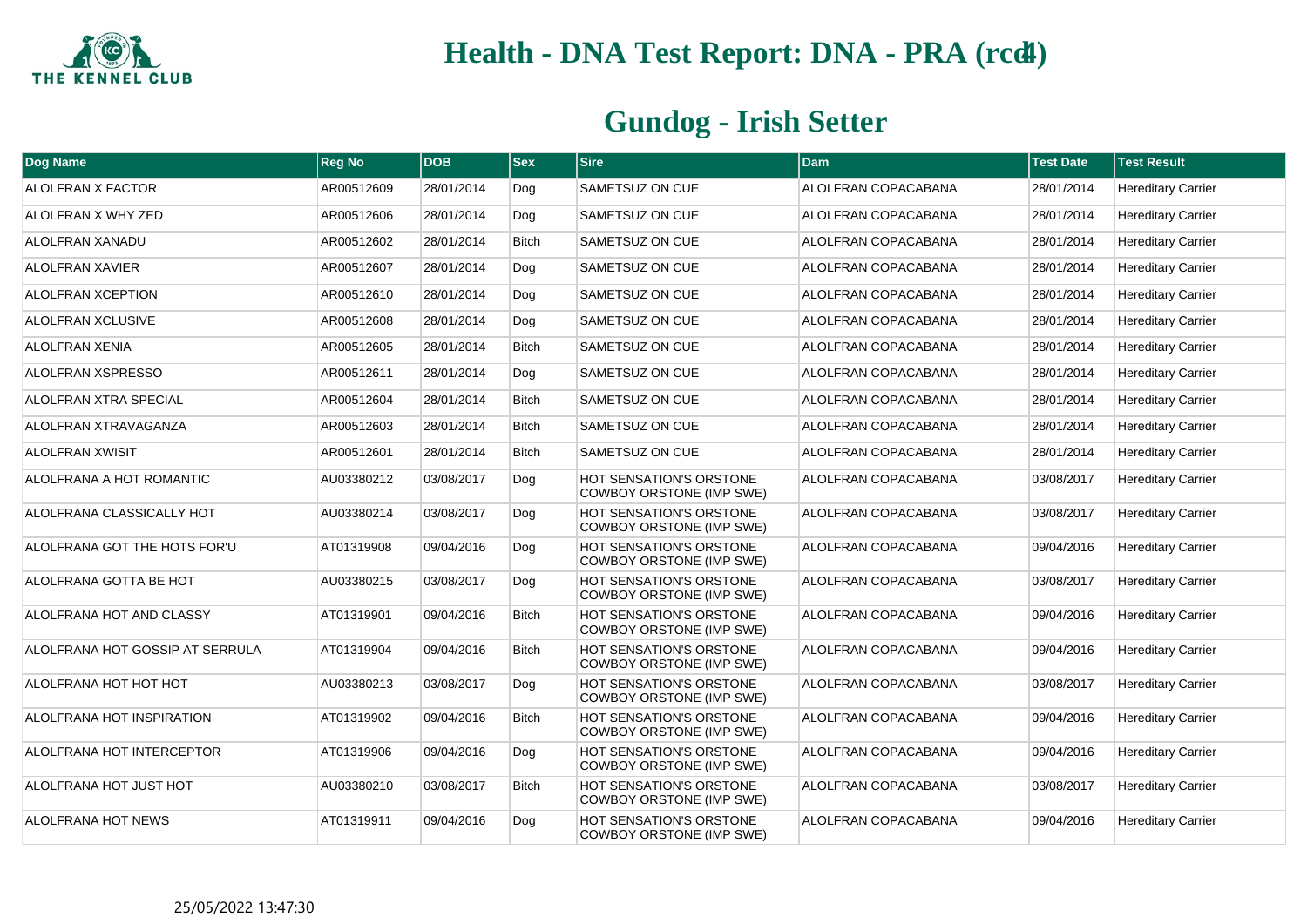

| Dog Name                                          | <b>Reg No</b> | <b>DOB</b> | <b>Sex</b>   | <b>Sire</b>                                                | Dam                                                   | <b>Test Date</b> | <b>Test Result</b>        |
|---------------------------------------------------|---------------|------------|--------------|------------------------------------------------------------|-------------------------------------------------------|------------------|---------------------------|
| ALOLFRANA HOT N'SASSY                             | AU03380203    | 03/08/2017 | <b>Bitch</b> | <b>HOT SENSATION'S ORSTONE</b><br>COWBOY ORSTONE (IMP SWE) | ALOLFRAN COPACABANA                                   | 03/08/2017       | <b>Hereditary Carrier</b> |
| ALOLFRANA HOT N'WORTH IT                          | AU03380207    | 03/08/2017 | <b>Bitch</b> | <b>HOT SENSATION'S ORSTONE</b><br>COWBOY ORSTONE (IMP SWE) | ALOLFRAN COPACABANA                                   | 03/08/2017       | <b>Hereditary Carrier</b> |
| ALOLFRANA HOT ON YOUR HEELS                       | AT01319909    | 09/04/2016 | Dog          | <b>HOT SENSATION'S ORSTONE</b><br>COWBOY ORSTONE (IMP SWE) | ALOLFRAN COPACABANA                                   | 09/04/2016       | <b>Hereditary Carrier</b> |
| ALOLFRANA HOT PROMISE                             | AT01319903    | 09/04/2016 | <b>Bitch</b> | <b>HOT SENSATION'S ORSTONE</b><br>COWBOY ORSTONE (IMP SWE) | ALOLFRAN COPACABANA                                   | 09/04/2016       | <b>Hereditary Carrier</b> |
| ALOLFRANA HOT REQUEST                             | AU03380204    | 03/08/2017 | <b>Bitch</b> | <b>HOT SENSATION'S ORSTONE</b><br>COWBOY ORSTONE (IMP SWE) | ALOLFRAN COPACABANA                                   | 03/08/2017       | <b>Hereditary Carrier</b> |
| <b>ALOLFRANA HOT TEMPTATION</b>                   | AU03380208    | 03/08/2017 | <b>Bitch</b> | <b>HOT SENSATION'S ORSTONE</b><br>COWBOY ORSTONE (IMP SWE) | ALOLFRAN COPACABANA                                   | 03/08/2017       | <b>Hereditary Carrier</b> |
| ALOLFRANA HOT TODDY                               | AT01319912    | 09/04/2016 | Dog          | <b>HOT SENSATION'S ORSTONE</b><br>COWBOY ORSTONE (IMP SWE) | ALOLFRAN COPACABANA                                   | 09/04/2016       | <b>Hereditary Carrier</b> |
| ALOLFRANA HOT UNDA UR COLLAR                      | AT01319913    | 09/04/2016 | Dog          | HOT SENSATION'S ORSTONE<br>COWBOY ORSTONE (IMP SWE)        | ALOLFRAN COPACABANA                                   | 09/04/2016       | <b>Hereditary Carrier</b> |
| ALOLFRANA HOT WHISPERS                            | AU03380209    | 03/08/2017 | <b>Bitch</b> | <b>HOT SENSATION'S ORSTONE</b><br>COWBOY ORSTONE (IMP SWE) | ALOLFRAN COPACABANA                                   | 03/08/2017       | <b>Hereditary Carrier</b> |
| ALOLFRANA HOTTER THAN U'KNOW                      | AT01319907    | 09/04/2016 | Dog          | <b>HOT SENSATION'S ORSTONE</b><br>COWBOY ORSTONE (IMP SWE) | ALOLFRAN COPACABANA                                   | 09/04/2016       | <b>Hereditary Carrier</b> |
| ALOLFRANA IN A HOT STORM OVER WENFLAEN AT01319905 |               | 09/04/2016 | <b>Bitch</b> | <b>HOT SENSATION'S ORSTONE</b><br>COWBOY ORSTONE (IMP SWE) | ALOLFRAN COPACABANA                                   | 09/04/2016       | <b>Hereditary Carrier</b> |
| ALOLFRANA LOVES A HOT COWBOY                      | AT01319910    | 09/04/2016 | Dog          | <b>HOT SENSATION'S ORSTONE</b><br>COWBOY ORSTONE (IMP SWE) | ALOLFRAN COPACABANA                                   | 09/04/2016       | <b>Hereditary Carrier</b> |
| ALOLFRANA REALLY HOT IN PINK                      | AU03380206    | 03/08/2017 | <b>Bitch</b> | <b>HOT SENSATION'S ORSTONE</b><br>COWBOY ORSTONE (IMP SWE) | ALOLFRAN COPACABANA                                   | 03/08/2017       | <b>Hereditary Carrier</b> |
| ALOLFRANA RED HOT DIVA                            | AU03380202    | 03/08/2017 | <b>Bitch</b> | <b>HOT SENSATION'S ORSTONE</b><br>COWBOY ORSTONE (IMP SWE) | ALOLFRAN COPACABANA                                   | 03/08/2017       | <b>Hereditary Carrier</b> |
| ALOLFRANA RED HOT RHUMBA                          | AU03380201    | 03/08/2017 | <b>Bitch</b> | <b>HOT SENSATION'S ORSTONE</b><br>COWBOY ORSTONE (IMP SWE) | ALOLFRAN COPACABANA                                   | 03/08/2017       | <b>Hereditary Carrier</b> |
| ALOLFRANA RED HOT RUMOURS                         | AU03380205    | 03/08/2017 | <b>Bitch</b> | HOT SENSATION'S ORSTONE<br>COWBOY ORSTONE (IMP SWE)        | ALOLFRAN COPACABANA                                   | 03/08/2017       | <b>Hereditary Carrier</b> |
| ALOLFRANA SIMPLY RED HOT AT ORSTONE               | AU03380211    | 03/08/2017 | Dog          | <b>HOT SENSATION'S ORSTONE</b><br>COWBOY ORSTONE (IMP SWE) | ALOLFRAN COPACABANA                                   | 03/08/2017       | <b>Hereditary Carrier</b> |
| ANLORY AUBREY FOX                                 | AL02447407    | 10/05/2010 | Dog          | <b>KERRYFAIR SNOW FOX</b>                                  | <b>BARDONHILL SINGING SKIES OVER</b><br><b>ANLORY</b> | 10/05/2010       | <b>Hereditary Carrier</b> |
| <b>ANLORY BASIL</b>                               | AT00377702    | 05/01/2016 | Dog          | EMBER RED HOT CHILIPEPPER OF<br>QUENSHA (IMP SWE)          | <b>ANLORY CARINENA</b>                                | 05/01/2016       | <b>Hereditary Carrier</b> |
| <b>ANLORY BEATRICE</b>                            | AT00377704    | 05/01/2016 | <b>Bitch</b> | EMBER RED HOT CHILIPEPPER OF<br>QUENSHA (IMP SWE)          | <b>ANLORY CARINENA</b>                                | 05/01/2016       | <b>Hereditary Carrier</b> |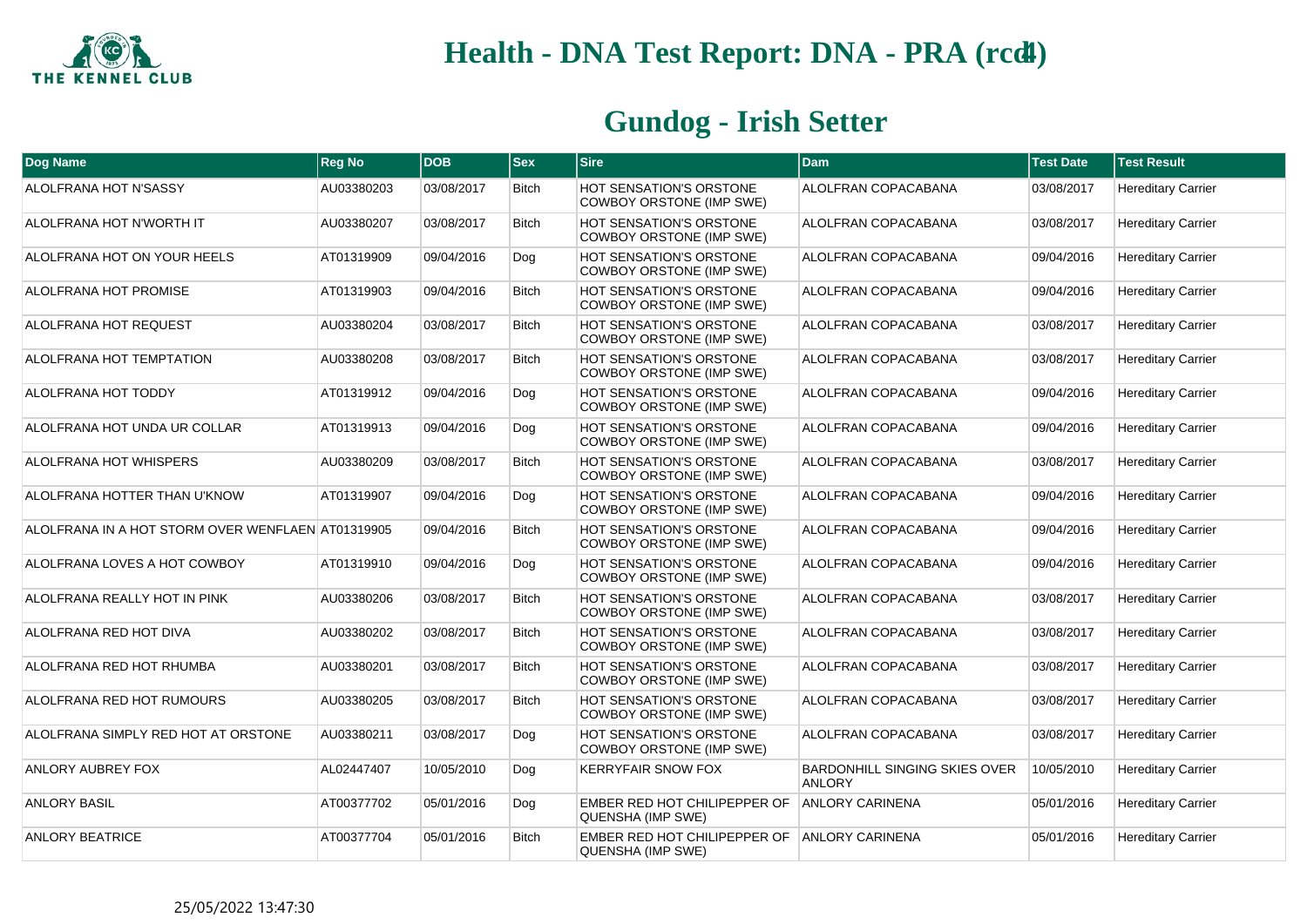

| Dog Name                | <b>Reg No</b> | <b>DOB</b> | <b>Sex</b>   | <b>Sire</b>                                                       | <b>Dam</b>                                            | <b>Test Date</b> | <b>Test Result</b>        |
|-------------------------|---------------|------------|--------------|-------------------------------------------------------------------|-------------------------------------------------------|------------------|---------------------------|
| <b>ANLORY BENEDICT</b>  | AT00377701    | 05/01/2016 | Dog          | EMBER RED HOT CHILIPEPPER OF<br>QUENSHA (IMP SWE)                 | <b>ANLORY CARINENA</b>                                | 05/01/2016       | <b>Hereditary Carrier</b> |
| <b>ANLORY BERNICE</b>   | AT00377705    | 05/01/2016 | <b>Bitch</b> | EMBER RED HOT CHILIPEPPER OF ANLORY CARINENA<br>QUENSHA (IMP SWE) |                                                       | 05/01/2016       | <b>Hereditary Carrier</b> |
| <b>ANLORY BETHANY</b>   | AT00377708    | 05/01/2016 | <b>Bitch</b> | EMBER RED HOT CHILIPEPPER OF ANLORY CARINENA<br>QUENSHA (IMP SWE) |                                                       | 05/01/2016       | <b>Hereditary Carrier</b> |
| ANLORY BLOSSOM          | AT00377709    | 05/01/2016 | <b>Bitch</b> | EMBER RED HOT CHILIPEPPER OF<br>QUENSHA (IMP SWE)                 | <b>ANLORY CARINENA</b>                                | 05/01/2016       | <b>Hereditary Carrier</b> |
| ANLORY BONAMICO         | AT00377712    | 05/01/2016 | <b>Bitch</b> | EMBER RED HOT CHILIPEPPER OF<br><b>QUENSHA (IMP SWE)</b>          | ANLORY CARINENA                                       | 05/01/2016       | <b>Hereditary Carrier</b> |
| <b>ANLORY BRER FOX</b>  | AL02447409    | 10/05/2010 | Dog          | <b>KERRYFAIR SNOW FOX</b>                                         | <b>BARDONHILL SINGING SKIES OVER</b><br><b>ANLORY</b> | 10/05/2010       | <b>Hereditary Carrier</b> |
| <b>ANLORY BRITTANY</b>  | AT00377707    | 05/01/2016 | <b>Bitch</b> | EMBER RED HOT CHILIPEPPER OF<br>QUENSHA (IMP SWE)                 | <b>ANLORY CARINENA</b>                                | 05/01/2016       | <b>Hereditary Carrier</b> |
| <b>ANLORY BRYONY</b>    | AT00377706    | 05/01/2016 | <b>Bitch</b> | EMBER RED HOT CHILIPEPPER OF<br>QUENSHA (IMP SWE)                 | <b>ANLORY CARINENA</b>                                | 05/01/2016       | <b>Hereditary Carrier</b> |
| <b>ANLORY BYRON</b>     | AT00377703    | 05/01/2016 | Dog          | EMBER RED HOT CHILIPEPPER OF<br>QUENSHA (IMP SWE)                 | ANLORY CARINENA                                       | 05/01/2016       | <b>Hereditary Carrier</b> |
| <b>ANLORY CARIGNAN</b>  | AT00377711    | 05/01/2016 | <b>Bitch</b> | EMBER RED HOT CHILIPEPPER OF<br>QUENSHA (IMP SWE)                 | <b>ANLORY CARINENA</b>                                | 05/01/2016       | <b>Hereditary Carrier</b> |
| <b>ANLORY CARMINA</b>   | AT00377710    | 05/01/2016 | <b>Bitch</b> | EMBER RED HOT CHILIPEPPER OF<br>QUENSHA (IMP SWE)                 | <b>ANLORY CARINENA</b>                                | 05/01/2016       | <b>Hereditary Carrier</b> |
| <b>ANLORY CORBIERES</b> | AR02316503    | 18/04/2014 | <b>Bitch</b> | EMBER RED HOT CHILIPEPPER OF<br>QUENSHA (IMP SWE)                 | <b>ANLORY CARINENA</b>                                | 18/04/2014       | <b>Hereditary Carrier</b> |
| ANLORY CRAZY LIKE A FOX | AL02447408    | 10/05/2010 | Dog          | <b>KERRYFAIR SNOW FOX</b>                                         | BARDONHILL SINGING SKIES OVER<br><b>ANLORY</b>        | 10/05/2010       | <b>Hereditary Carrier</b> |
| <b>ANLORY DAMON</b>     | AU01310110    | 08/03/2017 | Dog          | ROMARNE TAITTINGER                                                | <b>ANLORY CARINENA</b>                                | 08/03/2017       | <b>Hereditary Carrier</b> |
| ANLORY DANCING ON AIR   | AR02316506    | 18/04/2014 | Dog          | EMBER RED HOT CHILIPEPPER OF<br>QUENSHA (IMP SWE)                 | <b>ANLORY CARINENA</b>                                | 18/04/2014       | <b>Hereditary Carrier</b> |
| <b>ANLORY DAPHNE</b>    | AU01310104    | 08/03/2017 | <b>Bitch</b> | ROMARNE TAITTINGER                                                | <b>ANLORY CARINENA</b>                                | 08/03/2017       | <b>Hereditary Carrier</b> |
| <b>ANLORY DARLENE</b>   | AU01310105    | 08/03/2017 | <b>Bitch</b> | ROMARNE TAITTINGER                                                | <b>ANLORY CARINENA</b>                                | 08/03/2017       | <b>Hereditary Carrier</b> |
| <b>ANLORY DEIRDRE</b>   | AU01310106    | 08/03/2017 | <b>Bitch</b> | ROMARNE TAITTINGER                                                | <b>ANLORY CARINENA</b>                                | 08/03/2017       | <b>Hereditary Carrier</b> |
| ANLORY DELORES          | AU01310108    | 08/03/2017 | Bitch        | ROMARNE TAITTINGER                                                | <b>ANLORY CARINENA</b>                                | 08/03/2017       | <b>Hereditary Carrier</b> |
| <b>ANLORY DINAH</b>     | AU01310107    | 08/03/2017 | <b>Bitch</b> | ROMARNE TAITTINGER                                                | <b>ANLORY CARINENA</b>                                | 08/03/2017       | <b>Hereditary Carrier</b> |
| <b>ANLORY DORIS</b>     | AU01310109    | 08/03/2017 | <b>Bitch</b> | ROMARNE TAITTINGER                                                | <b>ANLORY CARINENA</b>                                | 08/03/2017       | <b>Hereditary Carrier</b> |
| ANLORY DOUGLAS          | AU01310101    | 08/03/2017 | Dog          | ROMARNE TAITTINGER                                                | ANLORY CARINENA                                       | 08/03/2017       | <b>Hereditary Carrier</b> |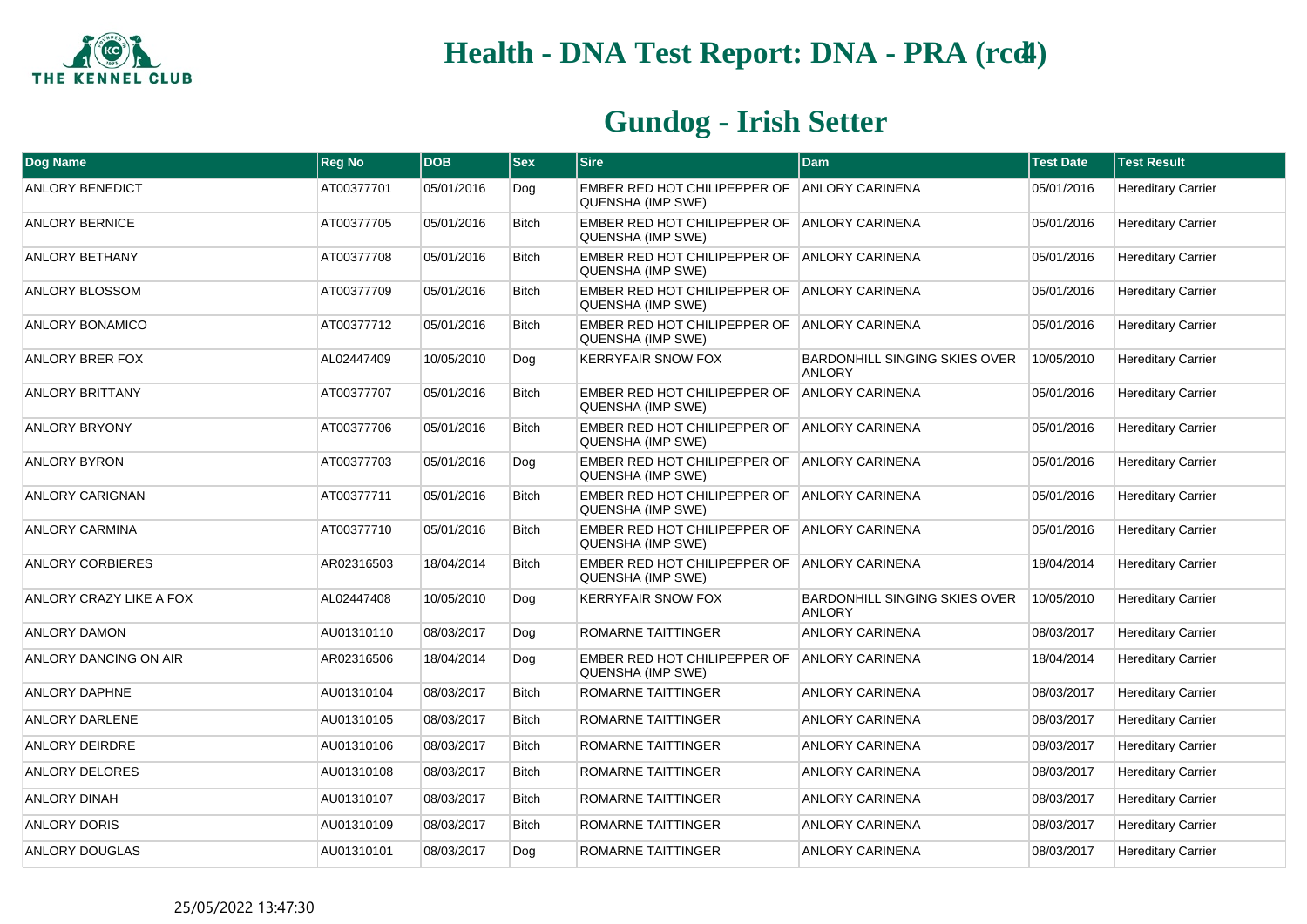

| Dog Name                     | <b>Reg No</b> | <b>DOB</b> | $ $ Sex      | <b>Sire</b>                                       | l Dam                                                           | <b>Test Date</b> | <b>Test Result</b>        |
|------------------------------|---------------|------------|--------------|---------------------------------------------------|-----------------------------------------------------------------|------------------|---------------------------|
| <b>ANLORY DUNCAN</b>         | AU01310102    | 08/03/2017 | Dog          | <b>ROMARNE TAITTINGER</b>                         | <b>ANLORY CARINENA</b>                                          | 08/03/2017       | <b>Hereditary Carrier</b> |
| <b>ANLORY DYLAN</b>          | AU01310103    | 08/03/2017 | Dog          | ROMARNE TAITTINGER                                | <b>ANLORY CARINENA</b>                                          | 08/03/2017       | <b>Hereditary Carrier</b> |
| <b>ANLORY FAITH</b>          | AR02316502    | 18/04/2014 | <b>Bitch</b> | EMBER RED HOT CHILIPEPPER OF<br>QUENSHA (IMP SWE) | <b>ANLORY CARINENA</b>                                          | 18/04/2014       | <b>Hereditary Carrier</b> |
| <b>ANLORY FOXY LADY</b>      | AL02447402    | 10/05/2010 | <b>Bitch</b> | <b>KERRYFAIR SNOW FOX</b>                         | <b>BARDONHILL SINGING SKIES OVER</b><br><b>ANLORY</b>           | 10/05/2010       | <b>Hereditary Carrier</b> |
| <b>ANLORY FOXY LOXY</b>      | AL02447403    | 10/05/2010 | <b>Bitch</b> | <b>KERRYFAIR SNOW FOX</b>                         | <b>BARDONHILL SINGING SKIES OVER</b><br><b>ANLORY</b>           | 10/05/2010       | <b>Hereditary Carrier</b> |
| ANLORY GRACE AND POWER       | AR02316504    | 18/04/2014 | <b>Bitch</b> | EMBER RED HOT CHILIPEPPER OF<br>QUENSHA (IMP SWE) | <b>ANLORY CARINENA</b>                                          | 18/04/2014       | <b>Hereditary Carrier</b> |
| ANLORY HOPE FOR HARTSFELL    | AR02316501    | 18/04/2014 | <b>Bitch</b> | EMBER RED HOT CHILIPEPPER OF<br>QUENSHA (IMP SWE) | <b>ANLORY CARINENA</b>                                          | 18/04/2014       | <b>Hereditary Carrier</b> |
| ANLORY MR BLUE SKY           | AL02447405    | 10/05/2010 | Dog          | <b>KERRYFAIR SNOW FOX</b>                         | <b>BARDONHILL SINGING SKIES OVER</b><br><b>ANLORY</b>           | 10/05/2010       | <b>Hereditary Carrier</b> |
| ANLORY RED SKY (RE-IMPORT)   | AL02447401    | 10/05/2010 | <b>Bitch</b> | <b>KERRYFAIR SNOW FOX</b>                         | BARDONHILL SINGING SKIES OVER<br><b>ANLORY</b>                  | 10/05/2010       | <b>Hereditary Carrier</b> |
| <b>ANLORY SILVER FOX</b>     | AL02447406    | 10/05/2010 | Dog          | <b>KERRYFAIR SNOW FOX</b>                         | BARDONHILL SINGING SKIES OVER<br><b>ANLORY</b>                  | 10/05/2010       | <b>Hereditary Carrier</b> |
| ANLORY SKY'S THE LIMIT       | AL02447404    | 10/05/2010 | <b>Bitch</b> | <b>KERRYFAIR SNOW FOX</b>                         | <b>BARDONHILL SINGING SKIES OVER</b><br><b>ANLORY</b>           | 10/05/2010       | <b>Hereditary Carrier</b> |
| ANLORY SMALL AND MIGHTY      | AR02316505    | 18/04/2014 | Dog          | EMBER RED HOT CHILIPEPPER OF<br>QUENSHA (IMP SWE) | <b>ANLORY CARINENA</b>                                          | 18/04/2014       | <b>Hereditary Carrier</b> |
| <b>ANLORY STORMY SKY</b>     | AL02447410    | 10/05/2010 | Dog          | <b>KERRYFAIR SNOW FOX</b>                         | <b>BARDONHILL SINGING SKIES OVER</b><br><b>ANLORY</b>           | 10/05/2010       | <b>Hereditary Carrier</b> |
| AOIBHEANNE QUITE BY DESIGN   | AM02873706    | 09/06/2011 | Dog          | <b>BALBRIGGAN ROYAL REBEL</b>                     | COPPER'S CHAMPAGNE BUBBLE AT 09/06/2011<br>AOIBHEANNE (IMP SWE) |                  | <b>Hereditary Carrier</b> |
| AOIBHEANNE'S QUITE A CATCH   | AM02873701    | 09/06/2011 | <b>Bitch</b> | <b>BALBRIGGAN ROYAL REBEL</b>                     | COPPER'S CHAMPAGNE BUBBLE AT<br>AOIBHEANNE (IMP SWE)            | 09/06/2011       | <b>Hereditary Carrier</b> |
| AOIBHEANNE'S QUITE A CRACKER | AM02873702    | 09/06/2011 | <b>Bitch</b> | <b>BALBRIGGAN ROYAL REBEL</b>                     | COPPER'S CHAMPAGNE BUBBLE AT<br>AOIBHEANNE (IMP SWE)            | 09/06/2011       | <b>Hereditary Carrier</b> |
| AOIBHEANNE'S QUITE A DIAMOND | AM02873704    | 09/06/2011 | Dog          | <b>BALBRIGGAN ROYAL REBEL</b>                     | COPPER'S CHAMPAGNE BUBBLE AT 09/06/2011<br>AOIBHEANNE (IMP SWE) |                  | <b>Hereditary Carrier</b> |
| AOIBHEANNE'S QUITE A SCHOLAR | AM02873703    | 09/06/2011 | Dog          | <b>BALBRIGGAN ROYAL REBEL</b>                     | COPPER'S CHAMPAGNE BUBBLE AT 09/06/2011<br>AOIBHEANNE (IMP SWE) |                  | <b>Hereditary Carrier</b> |
| AOIBHEANNE'S QUITE BY CHANCE | AM02873705    | 09/06/2011 | Dog          | <b>BALBRIGGAN ROYAL REBEL</b>                     | COPPER'S CHAMPAGNE BUBBLE AT 09/06/2011<br>AOIBHEANNE (IMP SWE) |                  | <b>Hereditary Carrier</b> |
| AOIBHEANNE'S QUITE IN DEMAND | AM02873707    | 09/06/2011 | Dog          | <b>BALBRIGGAN ROYAL REBEL</b>                     | COPPER'S CHAMPAGNE BUBBLE AT 09/06/2011<br>AOIBHEANNE (IMP SWE) |                  | <b>Hereditary Carrier</b> |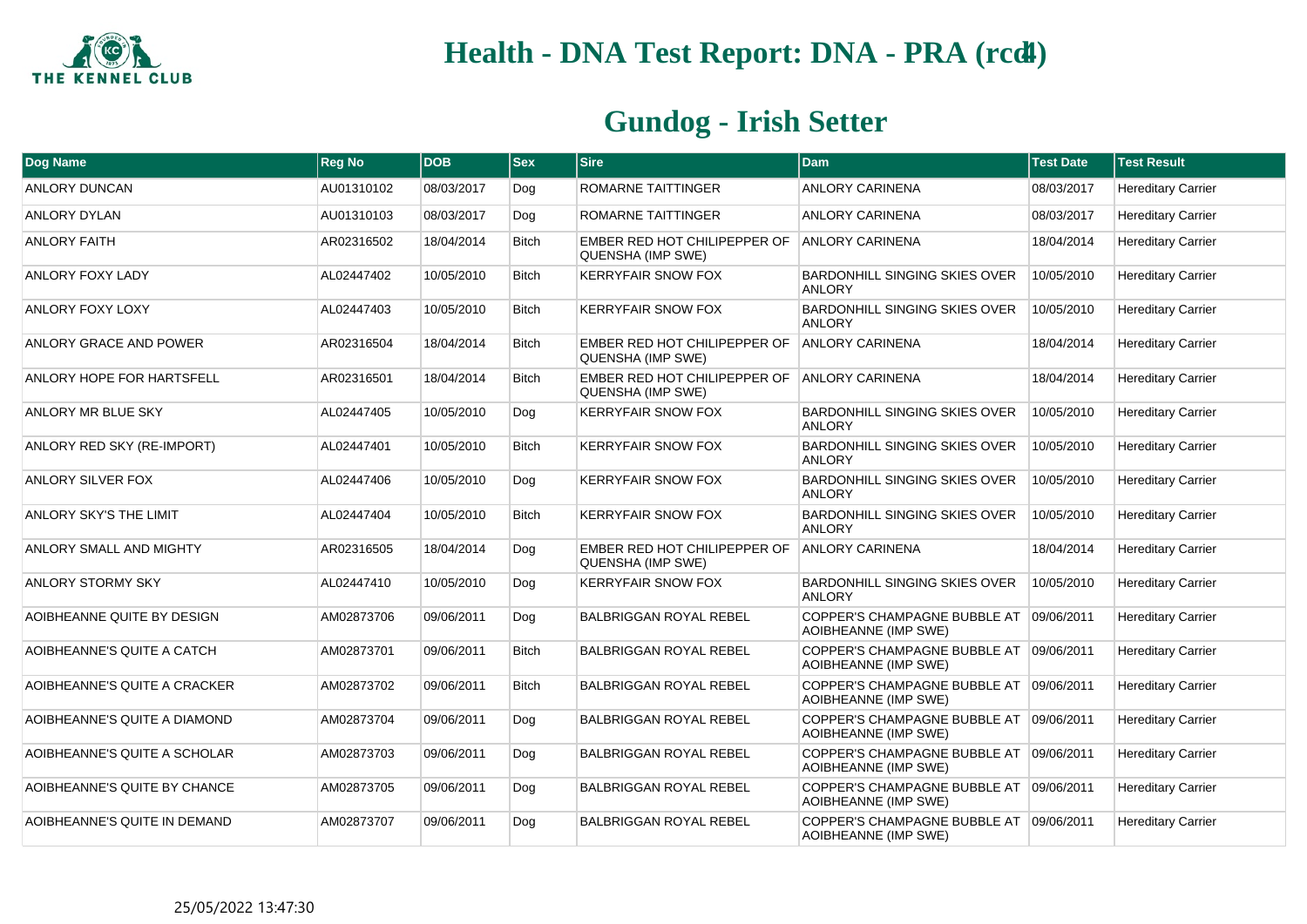

| <b>Dog Name</b>                  | <b>Reg No</b> | <b>DOB</b> | $ $ Sex      | <b>Sire</b>                                     | Dam                                                             | <b>Test Date</b> | <b>Test Result</b>        |
|----------------------------------|---------------|------------|--------------|-------------------------------------------------|-----------------------------------------------------------------|------------------|---------------------------|
| AOIBHEANNE'S QUITE IN STEP       | AM02873712    | 09/06/2011 | Dog          | <b>BALBRIGGAN ROYAL REBEL</b>                   | COPPER'S CHAMPAGNE BUBBLE AT 09/06/2011<br>AOIBHEANNE (IMP SWE) |                  | <b>Hereditary Carrier</b> |
| AOIBHEANNE'S QUITE IN TUNE       | AM02873708    | 09/06/2011 | Dog          | <b>BALBRIGGAN ROYAL REBEL</b>                   | COPPER'S CHAMPAGNE BUBBLE AT 09/06/2011<br>AOIBHEANNE (IMP SWE) |                  | <b>Hereditary Carrier</b> |
| AOIBHEANNE'S QUITE THE GENT      | AM02873710    | 09/06/2011 | Dog          | <b>BALBRIGGAN ROYAL REBEL</b>                   | COPPER'S CHAMPAGNE BUBBLE AT 09/06/2011<br>AOIBHEANNE (IMP SWE) |                  | <b>Hereditary Carrier</b> |
| AOIBHEANNE'S QUITE THE LAD       | AM02873711    | 09/06/2011 | Dog          | <b>BALBRIGGAN ROYAL REBEL</b>                   | COPPER'S CHAMPAGNE BUBBLE AT 09/06/2011<br>AOIBHEANNE (IMP SWE) |                  | <b>Hereditary Carrier</b> |
| ARCHEMEDES WHAT A TREASURE       | AM04881406    | 22/11/2011 | Dog          | <b>RIVERBRUE XANTHUS BY</b><br><b>ASTRAZONE</b> | ROMARNE DEMELZA                                                 | 22/11/2011       | <b>Hereditary Carrier</b> |
| <b>ASTLEYVIEW AUTHENTIC</b>      | AL02701208    | 02/06/2010 | Dog          | <b>KERRYFAIR SNOW FOX</b>                       | <b>EQUISITE RED DELIGHT</b>                                     | 02/06/2010       | <b>Hereditary Carrier</b> |
| ASTLEYVIEW BALLAD OF THE SUN     | AL02701203    | 02/06/2010 | <b>Bitch</b> | <b>KERRYFAIR SNOW FOX</b>                       | <b>EQUISITE RED DELIGHT</b>                                     | 02/06/2010       | <b>Hereditary Carrier</b> |
| <b>ASTLEYVIEW BIZZY BEE</b>      | AR03073502    | 18/08/2014 | <b>Bitch</b> | <b>KERRYFAIR SNOW FOX</b>                       | <b>ASTLEYVIEW CRIMSON DAZZLER</b>                               | 18/08/2014       | <b>Hereditary Carrier</b> |
| <b>ASTLEYVIEW CHILLI BEAN</b>    | AR03073508    | 18/08/2014 | Doq          | <b>KERRYFAIR SNOW FOX</b>                       | ASTLEYVIEW CRIMSON DAZZLER                                      | 18/08/2014       | <b>Hereditary Carrier</b> |
| <b>ASTLEYVIEW CHILLI BUSH</b>    | AR03073509    | 18/08/2014 | Dog          | <b>KERRYFAIR SNOW FOX</b>                       | <b>ASTLEYVIEW CRIMSON DAZZLER</b>                               | 18/08/2014       | <b>Hereditary Carrier</b> |
| ASTLEYVIEW CHILLI MORNING        | AR03073504    | 18/08/2014 | Dog          | <b>KERRYFAIR SNOW FOX</b>                       | <b>ASTLEYVIEW CRIMSON DAZZLER</b>                               | 18/08/2014       | <b>Hereditary Carrier</b> |
| ASTLEYVIEW CHILLI PICKLE         | AR03073506    | 18/08/2014 | Dog          | <b>KERRYFAIR SNOW FOX</b>                       | ASTLEYVIEW CRIMSON DAZZLER                                      | 18/08/2014       | <b>Hereditary Carrier</b> |
| <b>ASTLEYVIEW CHILLI SPICE</b>   | AR03073505    | 18/08/2014 | Dog          | <b>KERRYFAIR SNOW FOX</b>                       | ASTLEYVIEW CRIMSON DAZZLER                                      | 18/08/2014       | <b>Hereditary Carrier</b> |
| <b>ASTLEYVIEW CHILLI THISTLE</b> | AR03073507    | 18/08/2014 | Dog          | <b>KERRYFAIR SNOW FOX</b>                       | <b>ASTLEYVIEW CRIMSON DAZZLER</b>                               | 18/08/2014       | <b>Hereditary Carrier</b> |
| ASTLEYVIEW CLASSIC IMPACT        | AL04634705    | 27/10/2010 | <b>Bitch</b> | <b>KERRYFAIR SNOW FOX</b>                       | <b>ASTLEYVIEW PERFECTION</b>                                    | 27/10/2010       | <b>Hereditary Carrier</b> |
| <b>ASTLEYVIEW CRIMSON SUN</b>    | AM03030207    | 04/07/2011 | Bitch        | <b>KERRYFAIR SNOW FOX</b>                       | <b>EQUISITE RED DELIGHT</b>                                     | 04/07/2011       | <b>Hereditary Carrier</b> |
| ASTLEYVIEW DOUBLE CHARM          | AL02701206    | 02/06/2010 | Dog          | <b>KERRYFAIR SNOW FOX</b>                       | <b>EQUISITE RED DELIGHT</b>                                     | 02/06/2010       | <b>Hereditary Carrier</b> |
| <b>ASTLEYVIEW ENCHANTED</b>      | AM03030206    | 04/07/2011 | Bitch        | <b>KERRYFAIR SNOW FOX</b>                       | <b>EQUISITE RED DELIGHT</b>                                     | 04/07/2011       | <b>Hereditary Carrier</b> |
| ASTLEYVIEW EXUBERANCE            | AL02701207    | 02/06/2010 | Dog          | <b>KERRYFAIR SNOW FOX</b>                       | <b>EQUISITE RED DELIGHT</b>                                     | 02/06/2010       | <b>Hereditary Carrier</b> |
| ASTLEYVIEW FLOATING SNOW         | AP03209502    | 23/08/2012 | Bitch        | <b>KERRYFAIR SNOW FOX</b>                       | <b>EQUISITE RED DELIGHT</b>                                     | 23/08/2012       | <b>Hereditary Carrier</b> |
| <b>ASTLEYVIEW GINGER SPICE</b>   | AL04634707    | 27/10/2010 | Dog          | <b>KERRYFAIR SNOW FOX</b>                       | <b>ASTLEYVIEW PERFECTION</b>                                    | 27/10/2010       | <b>Hereditary Carrier</b> |
| ASTLEYVIEW GOLDEN ANGEL          | AM03030205    | 04/07/2011 | <b>Bitch</b> | <b>KERRYFAIR SNOW FOX</b>                       | <b>EQUISITE RED DELIGHT</b>                                     | 04/07/2011       | <b>Hereditary Carrier</b> |
| ASTLEYVIEW GOLDEN FOX            | AL02701204    | 02/06/2010 | Dog          | <b>KERRYFAIR SNOW FOX</b>                       | <b>EQUISITE RED DELIGHT</b>                                     | 02/06/2010       | <b>Hereditary Carrier</b> |
| ASTLEYVIEW GRAND DESIGNER        | AM03030202    | 04/07/2011 | Dog          | <b>KERRYFAIR SNOW FOX</b>                       | <b>EQUISITE RED DELIGHT</b>                                     | 04/07/2011       | <b>Hereditary Carrier</b> |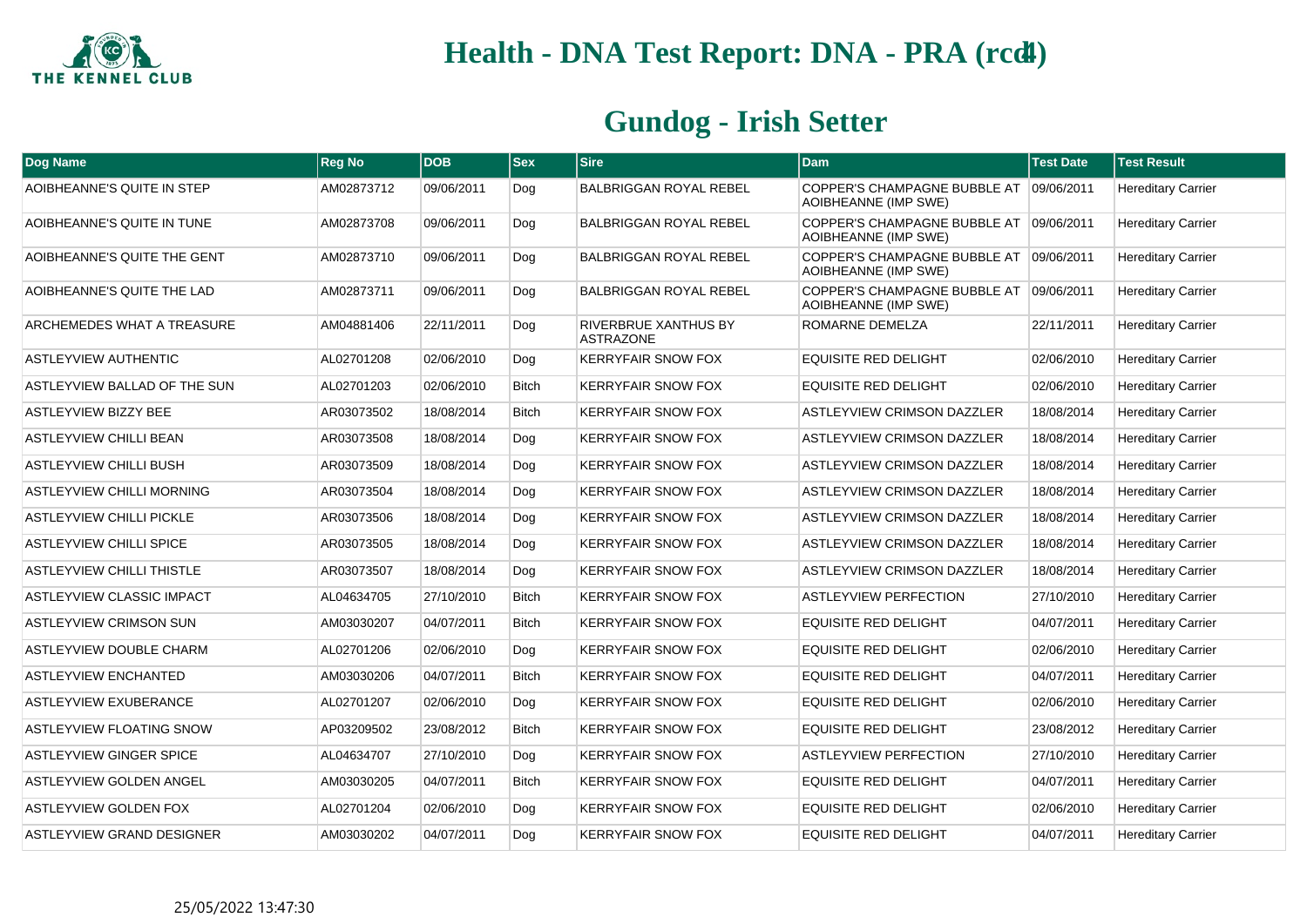

| <b>Dog Name</b>                   | <b>Reg No</b> | <b>DOB</b> | <b>Sex</b>   | <b>Sire</b>               | <b>Dam</b>                        | <b>Test Date</b> | <b>Test Result</b>        |
|-----------------------------------|---------------|------------|--------------|---------------------------|-----------------------------------|------------------|---------------------------|
| <b>ASTLEYVIEW GRAND MASTER</b>    | AM03030201    | 04/07/2011 | Dog          | <b>KERRYFAIR SNOW FOX</b> | <b>EQUISITE RED DELIGHT</b>       | 04/07/2011       | <b>Hereditary Carrier</b> |
| ASTLEYVIEW HEAVENLY STAR          | AM03030204    | 04/07/2011 | <b>Bitch</b> | <b>KERRYFAIR SNOW FOX</b> | <b>EQUISITE RED DELIGHT</b>       | 04/07/2011       | <b>Hereditary Carrier</b> |
| <b>ASTLEYVIEW HONEY BEE</b>       | AR03073501    | 18/08/2014 | <b>Bitch</b> | <b>KERRYFAIR SNOW FOX</b> | <b>ASTLEYVIEW CRIMSON DAZZLER</b> | 18/08/2014       | <b>Hereditary Carrier</b> |
| <b>ASTLEYVIEW HONEY POT</b>       | AR03073503    | 18/08/2014 | Bitch        | <b>KERRYFAIR SNOW FOX</b> | <b>ASTLEYVIEW CRIMSON DAZZLER</b> | 18/08/2014       | <b>Hereditary Carrier</b> |
| <b>ASTLEYVIEW HOT PERFORMER</b>   | AL02701205    | 02/06/2010 | Dog          | <b>KERRYFAIR SNOW FOX</b> | <b>EQUISITE RED DELIGHT</b>       | 02/06/2010       | <b>Hereditary Carrier</b> |
| <b>ASTLEYVIEW IMPECCABLE</b>      | AL02701209    | 02/06/2010 | Dog          | <b>KERRYFAIR SNOW FOX</b> | <b>EQUISITE RED DELIGHT</b>       | 02/06/2010       | <b>Hereditary Carrier</b> |
| <b>ASTLEYVIEW LOVE DEVINE</b>     | AM03030208    | 04/07/2011 | <b>Bitch</b> | <b>KERRYFAIR SNOW FOX</b> | <b>EQUISITE RED DELIGHT</b>       | 04/07/2011       | <b>Hereditary Carrier</b> |
| ASTLEYVIEW MAGIC FANTASY          | AL04634713    | 27/10/2010 | Dog          | <b>KERRYFAIR SNOW FOX</b> | <b>ASTLEYVIEW PERFECTION</b>      | 27/10/2010       | <b>Hereditary Carrier</b> |
| <b>ASTLEYVIEW MAGIC SPELL</b>     | AL04634711    | 27/10/2010 | Dog          | <b>KERRYFAIR SNOW FOX</b> | <b>ASTLEYVIEW PERFECTION</b>      | 27/10/2010       | <b>Hereditary Carrier</b> |
| <b>ASTLEYVIEW MAGIC TOUCH</b>     | AL04634709    | 27/10/2010 | Dog          | <b>KERRYFAIR SNOW FOX</b> | <b>ASTLEYVIEW PERFECTION</b>      | 27/10/2010       | <b>Hereditary Carrier</b> |
| ASTLEYVIEW MIRROR IMAGE           | AM03030203    | 04/07/2011 | Dog          | <b>KERRYFAIR SNOW FOX</b> | EQUISITE RED DELIGHT              | 04/07/2011       | <b>Hereditary Carrier</b> |
| <b>ASTLEYVIEW MOON FLAME</b>      | AL04634708    | 27/10/2010 | Dog          | <b>KERRYFAIR SNOW FOX</b> | <b>ASTLEYVIEW PERFECTION</b>      | 27/10/2010       | <b>Hereditary Carrier</b> |
| <b>ASTLEYVIEW PIPPA</b>           | AT03889702    | 06/10/2016 | <b>Bitch</b> | <b>KERRYFAIR SNOW FOX</b> | <b>ASTLEYVIEW PRIM AND PROPER</b> | 06/10/2016       | <b>Hereditary Carrier</b> |
| <b>ASTLEYVIEW PRINCESS</b>        | AT03889704    | 06/10/2016 | <b>Bitch</b> | <b>KERRYFAIR SNOW FOX</b> | <b>ASTLEYVIEW PRIM AND PROPER</b> | 06/10/2016       | <b>Hereditary Carrier</b> |
| <b>ASTLEYVIEW RAFFERTY</b>        | AT03889706    | 06/10/2016 | Dog          | <b>KERRYFAIR SNOW FOX</b> | ASTLEYVIEW PRIM AND PROPER        | 06/10/2016       | <b>Hereditary Carrier</b> |
| <b>ASTLEYVIEW RILEY</b>           | AT03889705    | 06/10/2016 | Dog          | <b>KERRYFAIR SNOW FOX</b> | ASTLEYVIEW PRIM AND PROPER        | 06/10/2016       | <b>Hereditary Carrier</b> |
| <b>ASTLEYVIEW RUBY</b>            | AT03889701    | 06/10/2016 | <b>Bitch</b> | <b>KERRYFAIR SNOW FOX</b> | <b>ASTLEYVIEW PRIM AND PROPER</b> | 06/10/2016       | <b>Hereditary Carrier</b> |
| <b>ASTLEYVIEW SECRET SURPRISE</b> | AL04634704    | 27/10/2010 | Bitch        | <b>KERRYFAIR SNOW FOX</b> | <b>ASTLEYVIEW PERFECTION</b>      | 27/10/2010       | <b>Hereditary Carrier</b> |
| <b>ASTLEYVIEW SHIMMERING MOON</b> | AL02701202    | 02/06/2010 | Bitch        | <b>KERRYFAIR SNOW FOX</b> | <b>EQUISITE RED DELIGHT</b>       | 02/06/2010       | <b>Hereditary Carrier</b> |
| <b>ASTLEYVIEW SNOW ANGEL</b>      | AP03209501    | 23/08/2012 | <b>Bitch</b> | <b>KERRYFAIR SNOW FOX</b> | <b>EQUISITE RED DELIGHT</b>       | 23/08/2012       | <b>Hereditary Carrier</b> |
| <b>ASTLEYVIEW SNOW CLOUD</b>      | AP03209508    | 23/08/2012 | Dog          | <b>KERRYFAIR SNOW FOX</b> | <b>EQUISITE RED DELIGHT</b>       | 23/08/2012       | <b>Hereditary Carrier</b> |
| ASTLEYVIEW SNOW DELIGHTFUL        | AP03209506    | 23/08/2012 | <b>Bitch</b> | <b>KERRYFAIR SNOW FOX</b> | <b>EQUISITE RED DELIGHT</b>       | 23/08/2012       | <b>Hereditary Carrier</b> |
| <b>ASTLEYVIEW SNOW FLAKE</b>      | AP03209505    | 23/08/2012 | Bitch        | <b>KERRYFAIR SNOW FOX</b> | <b>EQUISITE RED DELIGHT</b>       | 23/08/2012       | <b>Hereditary Carrier</b> |
| <b>ASTLEYVIEW SNOW STAR</b>       | AP03209509    | 23/08/2012 | Dog          | <b>KERRYFAIR SNOW FOX</b> | <b>EQUISITE RED DELIGHT</b>       | 23/08/2012       | <b>Hereditary Carrier</b> |
| <b>ASTLEYVIEW SNOW STORM</b>      | AP03209507    | 23/08/2012 | Dog          | <b>KERRYFAIR SNOW FOX</b> | <b>EQUISITE RED DELIGHT</b>       | 23/08/2012       | <b>Hereditary Carrier</b> |
| <b>ASTLEYVIEW SNOWFALL</b>        | AP03209503    | 23/08/2012 | <b>Bitch</b> | <b>KERRYFAIR SNOW FOX</b> | <b>EQUISITE RED DELIGHT</b>       | 23/08/2012       | <b>Hereditary Carrier</b> |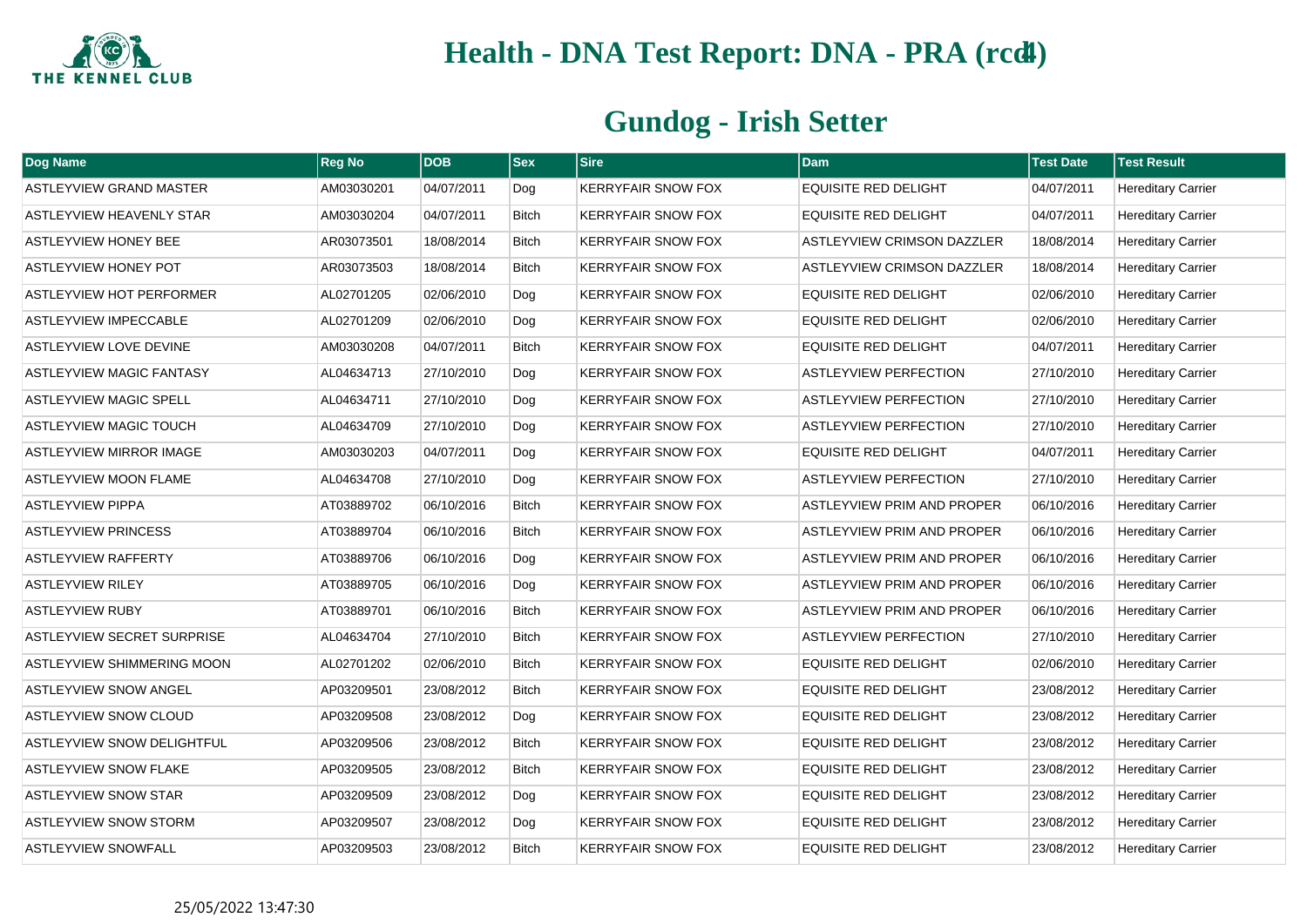

| Dog Name                                     | Reg No     | <b>DOB</b> | $ $ Sex      | <b>Sire</b>                                       | <b>Dam</b>                         | <b>Test Date</b> | <b>Test Result</b>        |
|----------------------------------------------|------------|------------|--------------|---------------------------------------------------|------------------------------------|------------------|---------------------------|
| <b>ASTLEYVIEW SNOWFLUFF</b>                  | AP03209504 | 23/08/2012 | <b>Bitch</b> | <b>KERRYFAIR SNOW FOX</b>                         | EQUISITE RED DELIGHT               | 23/08/2012       | <b>Hereditary Carrier</b> |
| ASTLEYVIEW SPECIAL EFFECT                    | AL04634712 | 27/10/2010 | Dog          | <b>KERRYFAIR SNOW FOX</b>                         | <b>ASTLEYVIEW PERFECTION</b>       | 27/10/2010       | <b>Hereditary Carrier</b> |
| ASTLEYVIEW SPECIAL SECRET                    | AL04634703 | 27/10/2010 | Bitch        | <b>KERRYFAIR SNOW FOX</b>                         | <b>ASTLEYVIEW PERFECTION</b>       | 27/10/2010       | <b>Hereditary Carrier</b> |
| <b>ASTLEYVIEW SUDDEN IMPULSE</b>             | AL04634701 | 27/10/2010 | Bitch        | <b>KERRYFAIR SNOW FOX</b>                         | <b>ASTLEYVIEW PERFECTION</b>       | 27/10/2010       | <b>Hereditary Carrier</b> |
| ASTLEYVIEW TOUCH OF MAGIC                    | AL04634710 | 27/10/2010 | Dog          | <b>KERRYFAIR SNOW FOX</b>                         | <b>ASTLEYVIEW PERFECTION</b>       | 27/10/2010       | <b>Hereditary Carrier</b> |
| <b>ASTLEYVIEW WINTER WONDER</b>              | AL04634706 | 27/10/2010 | Dog          | <b>KERRYFAIR SNOW FOX</b>                         | <b>ASTLEYVIEW PERFECTION</b>       | 27/10/2010       | <b>Hereditary Carrier</b> |
| <b>ASTLEYVIEW WOODY</b>                      | AT03889707 | 06/10/2016 | Dog          | <b>KERRYFAIR SNOW FOX</b>                         | <b>ASTLEYVIEW PRIM AND PROPER</b>  | 06/10/2016       | <b>Hereditary Carrier</b> |
| <b>ASTLEYVIEW ZOE</b>                        | AT03889703 | 06/10/2016 | Bitch        | <b>KERRYFAIR SNOW FOX</b>                         | <b>ASTLEYVIEW PRIM AND PROPER</b>  | 06/10/2016       | <b>Hereditary Carrier</b> |
| <b>ASTRAL APOLLO</b>                         | AM04881405 | 22/11/2011 | Dog          | <b>RIVERBRUE XANTHUS BY</b><br><b>ASTRAZONE</b>   | ROMARNE DEMELZA                    | 22/11/2011       | <b>Hereditary Carrier</b> |
| <b>ASTRATEIA'S DELIGHT</b>                   | AM04881401 | 22/11/2011 | <b>Bitch</b> | RIVERBRUE XANTHUS BY<br><b>ASTRAZONE</b>          | ROMARNE DEMELZA                    | 22/11/2011       | <b>Hereditary Carrier</b> |
| <b>BALBRIGGAN MAGGIE MAE</b>                 | AM01093701 | 13/10/2010 | Bitch        | SUTERESETT ROYAL RIPPLE WITH<br><b>BALBRIGGAN</b> | <b>SWEET MAGIC OF BALBRIGGAN</b>   | 13/10/2010       | <b>Hereditary Carrier</b> |
| <b>BALBRIGGAN ROYAL MAGIC</b>                | AM01093702 | 13/10/2010 | Dog          | SUTERESETT ROYAL RIPPLE WITH<br><b>BALBRIGGAN</b> | <b>SWEET MAGIC OF BALBRIGGAN</b>   | 13/10/2010       | <b>Hereditary Carrier</b> |
| <b>BARDONHILL BREAKS THE ICE</b>             | AS00689510 | 04/02/2015 | <b>Bitch</b> | <b>KERRYFAIR SNOW FOX</b>                         | BARDONHILL LAVENDER BROWN          | 04/02/2015       | <b>Hereditary Carrier</b> |
| <b>BARDONHILL COME ON EILEEN</b>             | AS01098204 | 07/03/2015 | <b>Bitch</b> | <b>KERRYFAIR SNOW FOX</b>                         | <b>BARDONHILL DAYS ARE DIAMOND</b> | 07/03/2015       | <b>Hereditary Carrier</b> |
| BARDONHILL ENDLESS LOVE TO KERRYFAIR         | AS01098206 | 07/03/2015 | <b>Bitch</b> | <b>KERRYFAIR SNOW FOX</b>                         | <b>BARDONHILL DAYS ARE DIAMOND</b> | 07/03/2015       | <b>Hereditary Carrier</b> |
| <b>BARDONHILL ICE DIAMOND WITH GLENLAINE</b> | AS00689509 | 04/02/2015 | <b>Bitch</b> | <b>KERRYFAIR SNOW FOX</b>                         | <b>BARDONHILL LAVENDER BROWN</b>   | 04/02/2015       | <b>Hereditary Carrier</b> |
| <b>BARDONHILL ICE ICE BABY</b>               | AS00689511 | 04/02/2015 | Bitch        | <b>KERRYFAIR SNOW FOX</b>                         | <b>BARDONHILL LAVENDER BROWN</b>   | 04/02/2015       | <b>Hereditary Carrier</b> |
| <b>BARDONHILL ICE ICE ICICLE</b>             | AS00689512 | 04/02/2015 | <b>Bitch</b> | <b>KERRYFAIR SNOW FOX</b>                         | <b>BARDONHILL LAVENDER BROWN</b>   | 04/02/2015       | <b>Hereditary Carrier</b> |
| <b>BARDONHILL ICE QUEEN</b>                  | AS00689514 | 04/02/2015 | Bitch        | <b>KERRYFAIR SNOW FOX</b>                         | <b>BARDONHILL LAVENDER BROWN</b>   | 04/02/2015       | <b>Hereditary Carrier</b> |
| BARDONHILL INNOCENT MAN                      | AS01098201 | 07/03/2015 | Dog          | <b>KERRYFAIR SNOW FOX</b>                         | <b>BARDONHILL DAYS ARE DIAMOND</b> | 07/03/2015       | <b>Hereditary Carrier</b> |
| <b>BARDONHILL ON ICE</b>                     | AS00689513 | 04/02/2015 | <b>Bitch</b> | <b>KERRYFAIR SNOW FOX</b>                         | <b>BARDONHILL LAVENDER BROWN</b>   | 04/02/2015       | <b>Hereditary Carrier</b> |
| <b>BARDONHILL SNOW CHANCE</b>                | AS00689505 | 04/02/2015 | Dog          | <b>KERRYFAIR SNOW FOX</b>                         | <b>BARDONHILL LAVENDER BROWN</b>   | 04/02/2015       | <b>Hereditary Carrier</b> |
| <b>BARDONHILL SNOW IDEA</b>                  | AS00689504 | 04/02/2015 | Dog          | <b>KERRYFAIR SNOW FOX</b>                         | <b>BARDONHILL LAVENDER BROWN</b>   | 04/02/2015       | <b>Hereditary Carrier</b> |
| <b>BARDONHILL SNOW LEOPARD</b>               | AS00689508 | 04/02/2015 | Dog          | <b>KERRYFAIR SNOW FOX</b>                         | <b>BARDONHILL LAVENDER BROWN</b>   | 04/02/2015       | <b>Hereditary Carrier</b> |
| <b>BARDONHILL SNOW WARNING</b>               | AS00689502 | 04/02/2015 | Dog          | <b>KERRYFAIR SNOW FOX</b>                         | <b>BARDONHILL LAVENDER BROWN</b>   | 04/02/2015       | <b>Hereditary Carrier</b> |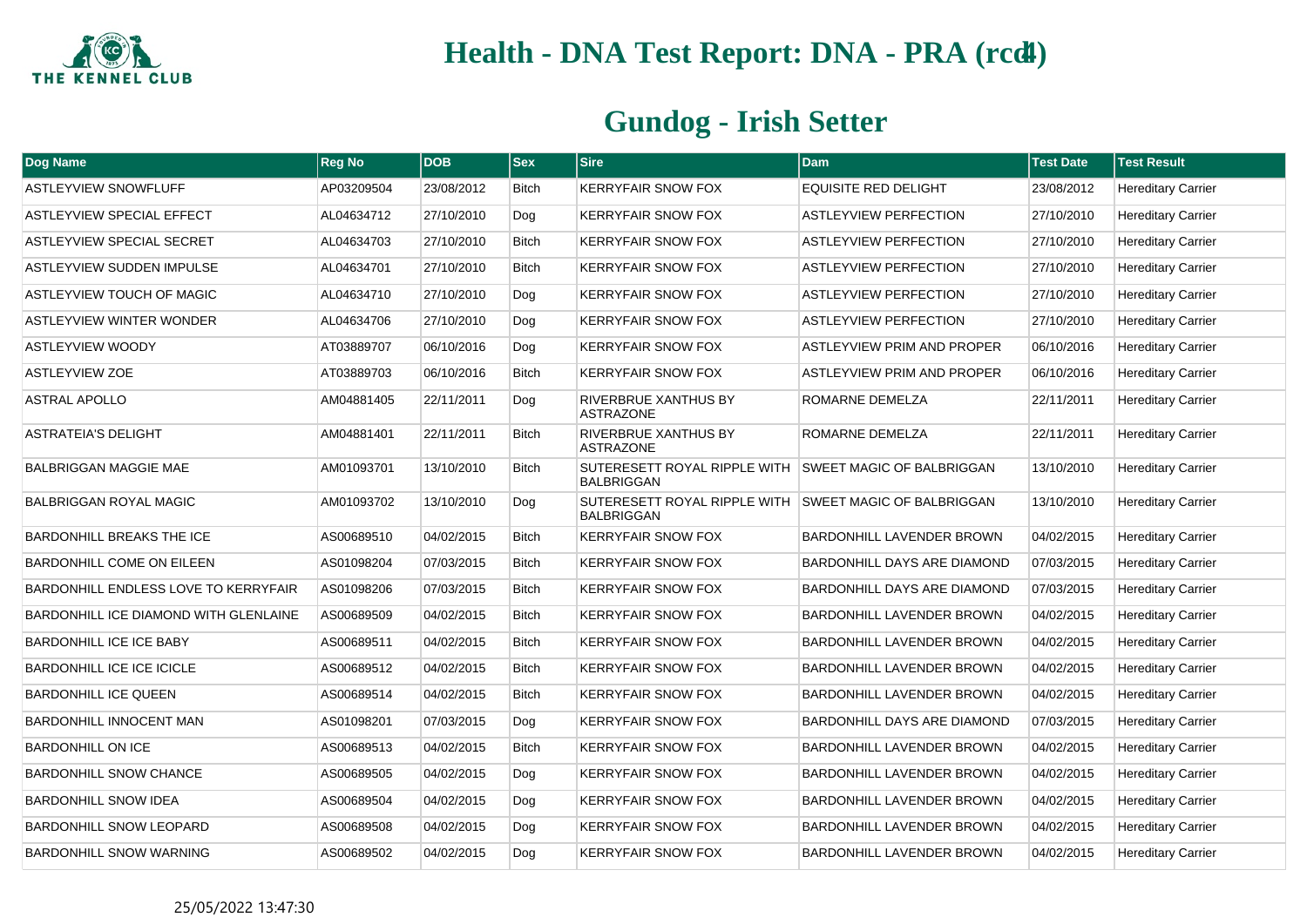

| Dog Name                            | Reg No     | <b>DOB</b> | <b>Sex</b>   | <b>Sire</b>                 | Dam                              | <b>Test Date</b> | <b>Test Result</b>        |
|-------------------------------------|------------|------------|--------------|-----------------------------|----------------------------------|------------------|---------------------------|
| <b>BARDONHILL SNOW WAY</b>          | AS00689501 | 04/02/2015 | Dog          | <b>KERRYFAIR SNOW FOX</b>   | BARDONHILL LAVENDER BROWN        | 04/02/2015       | <b>Hereditary Carrier</b> |
| BARDONHILL SNOW WOLF WITH GLENLAINE | AS00689507 | 04/02/2015 | Dog          | <b>KERRYFAIR SNOW FOX</b>   | <b>BARDONHILL LAVENDER BROWN</b> | 04/02/2015       | <b>Hereditary Carrier</b> |
| BARDONHILL SNOWED UNDER             | AS00689506 | 04/02/2015 | Dog          | <b>KERRYFAIR SNOW FOX</b>   | <b>BARDONHILL LAVENDER BROWN</b> | 04/02/2015       | <b>Hereditary Carrier</b> |
| <b>BARDONHILL SNOWY DAY</b>         | AS00689503 | 04/02/2015 | Dog          | <b>KERRYFAIR SNOW FOX</b>   | <b>BARDONHILL LAVENDER BROWN</b> | 04/02/2015       | <b>Hereditary Carrier</b> |
| <b>BARDONHILL UPTOWN GIRL</b>       | AS01098205 | 07/03/2015 | <b>Bitch</b> | <b>KERRYFAIR SNOW FOX</b>   | BARDONHILL DAYS ARE DIAMOND      | 07/03/2015       | <b>Hereditary Carrier</b> |
| <b>CARNBARGUS CURTAIN CALL</b>      | AR01759810 | 15/04/2014 | <b>Bitch</b> | MAYFRED MR MOONDANCE        | <b>CARNBARGUS CONFETTI</b>       | 15/04/2014       | <b>Hereditary Carrier</b> |
| CARNBARGUS DONE AND DUSTED          | AR01759808 | 15/04/2014 | <b>Bitch</b> | <b>MAYFRED MR MOONDANCE</b> | <b>CARNBARGUS CONFETTI</b>       | 15/04/2014       | <b>Hereditary Carrier</b> |
| <b>CARNBARGUS FINAL FLING</b>       | AR01759811 | 15/04/2014 | Bitch        | MAYFRED MR MOONDANCE        | <b>CARNBARGUS CONFETTI</b>       | 15/04/2014       | <b>Hereditary Carrier</b> |
| CARNBARGUS GOOD GRACIOUS            | AR01759812 | 15/04/2014 | Bitch        | <b>MAYFRED MR MOONDANCE</b> | <b>CARNBARGUS CONFETTI</b>       | 15/04/2014       | <b>Hereditary Carrier</b> |
| CARNBARGUS HELPING HAND             | AR01759809 | 15/04/2014 | <b>Bitch</b> | MAYFRED MR MOONDANCE        | <b>CARNBARGUS CONFETTI</b>       | 15/04/2014       | <b>Hereditary Carrier</b> |
| <b>CARNBARGUS RED ARROW</b>         | AR01759807 | 15/04/2014 | Dog          | <b>MAYFRED MR MOONDANCE</b> | <b>CARNBARGUS CONFETTI</b>       | 15/04/2014       | <b>Hereditary Carrier</b> |
| <b>CARNBARGUS RED OCTOBER</b>       | AR01759806 | 15/04/2014 | Dog          | <b>MAYFRED MR MOONDANCE</b> | <b>CARNBARGUS CONFETTI</b>       | 15/04/2014       | <b>Hereditary Carrier</b> |
| CARNBARGUS RED RASCAL               | AR01759805 | 15/04/2014 | Dog          | <b>MAYFRED MR MOONDANCE</b> | <b>CARNBARGUS CONFETTI</b>       | 15/04/2014       | <b>Hereditary Carrier</b> |
| <b>CARNBARGUS RED ROBIN</b>         | AR01759802 | 15/04/2014 | Dog          | <b>MAYFRED MR MOONDANCE</b> | <b>CARNBARGUS CONFETTI</b>       | 15/04/2014       | <b>Hereditary Carrier</b> |
| <b>CARNBARGUS RED ROVER</b>         | AR01759803 | 15/04/2014 | Dog          | MAYFRED MR MOONDANCE        | <b>CARNBARGUS CONFETTI</b>       | 15/04/2014       | <b>Hereditary Carrier</b> |
| <b>CARNBARGUS RED SKY</b>           | AR01759804 | 15/04/2014 | Dog          | <b>MAYFRED MR MOONDANCE</b> | <b>CARNBARGUS CONFETTI</b>       | 15/04/2014       | <b>Hereditary Carrier</b> |
| CARNBARGUS RED WIZARD               | AR01759801 | 15/04/2014 | Dog          | <b>MAYFRED MR MOONDANCE</b> | <b>CARNBARGUS CONFETTI</b>       | 15/04/2014       | <b>Hereditary Carrier</b> |
| CASKEYS DARE DEVIL                  | AM00177301 | 24/09/2010 | Dog          | <b>KERRYFAIR SNOW FOX</b>   | <b>CASKEYS HAPPY HOUR</b>        | 24/09/2010       | <b>Hereditary Carrier</b> |
| <b>CASKEYS DEXTER</b>               | AM00177302 | 24/09/2010 | Dog          | <b>KERRYFAIR SNOW FOX</b>   | <b>CASKEYS HAPPY HOUR</b>        | 24/09/2010       | <b>Hereditary Carrier</b> |
| <b>DELSANTO SNOW FLURRY</b>         | AM00197403 | 25/12/2010 | Bitch        | <b>KERRYFAIR SNOW FOX</b>   | <b>DELSANTO MAISIE</b>           | 25/12/2010       | <b>Hereditary Carrier</b> |
| DELSANTO SNOW WONDER                | AM00197407 | 25/12/2010 | Dog          | <b>KERRYFAIR SNOW FOX</b>   | <b>DELSANTO MAISIE</b>           | 25/12/2010       | <b>Hereditary Carrier</b> |
| <b>DELSANTO SNOWDRIFT</b>           | AM00197406 | 25/12/2010 | Dog          | <b>KERRYFAIR SNOW FOX</b>   | <b>DELSANTO MAISIE</b>           | 25/12/2010       | <b>Hereditary Carrier</b> |
| DELSANTO SNOWDROP                   | AM00197405 | 25/12/2010 | Bitch        | <b>KERRYFAIR SNOW FOX</b>   | <b>DELSANTO MAISIE</b>           | 25/12/2010       | <b>Hereditary Carrier</b> |
| <b>DELSANTO SNOWFLAKE</b>           | AM00197402 | 25/12/2010 | Bitch        | <b>KERRYFAIR SNOW FOX</b>   | <b>DELSANTO MAISIE</b>           | 25/12/2010       | <b>Hereditary Carrier</b> |
| <b>FAIRUBY AVA</b>                  | AP02933907 | 02/06/2012 | Bitch        | <b>FAIRUBY GARY</b>         | MARLLAND RUBY (IMP NLD)          | 02/06/2012       | <b>Hereditary Carrier</b> |
| <b>FAIRUBY AVIS</b>                 | AP02933908 | 02/06/2012 | <b>Bitch</b> | <b>FAIRUBY GARY</b>         | MARLLAND RUBY (IMP NLD)          | 02/06/2012       | <b>Hereditary Carrier</b> |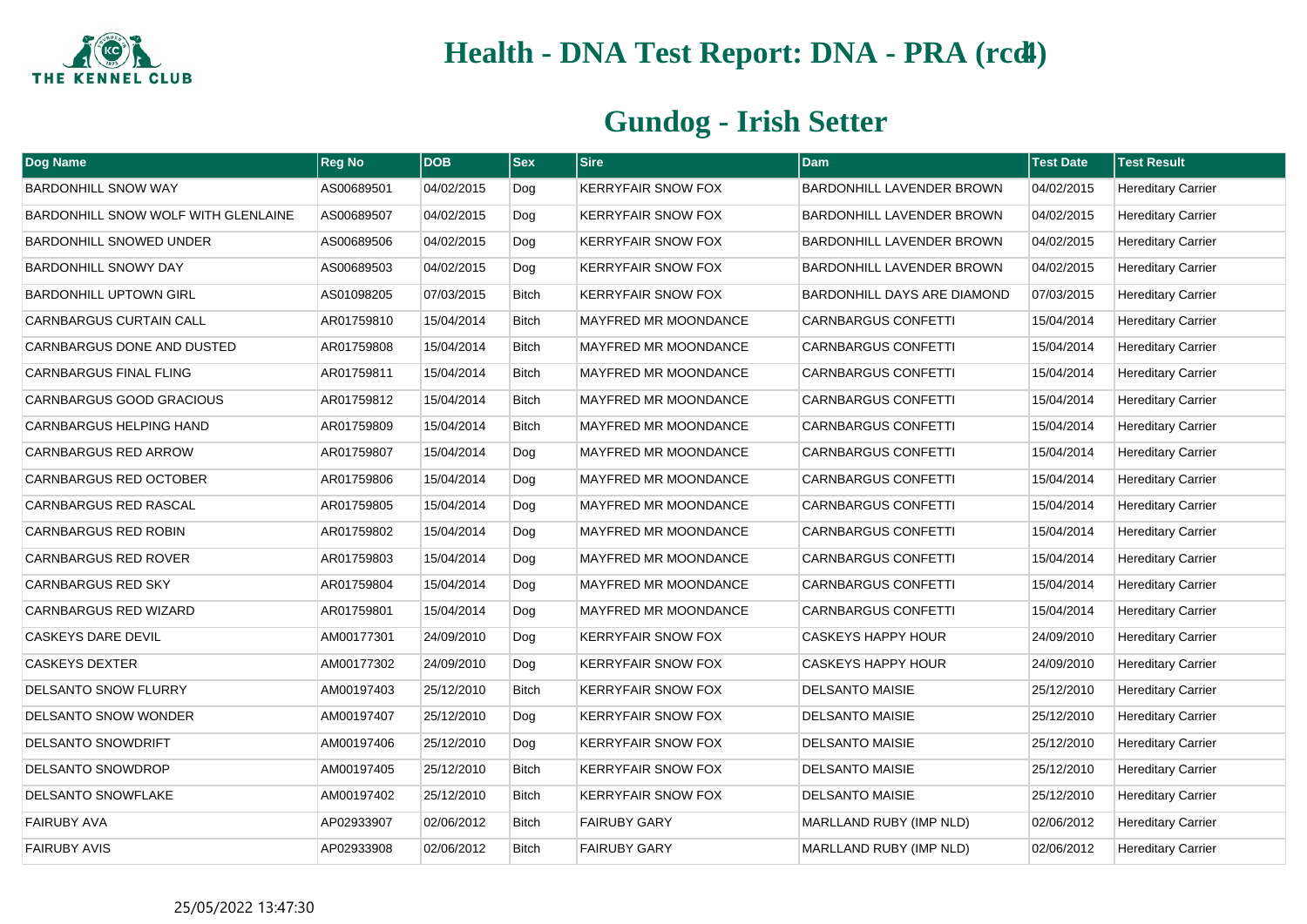

| Dog Name                       | <b>Reg No</b> | <b>DOB</b> | <b>Sex</b>   | <b>Sire</b>               | <b>Dam</b>                                           | <b>Test Date</b> | <b>Test Result</b>        |
|--------------------------------|---------------|------------|--------------|---------------------------|------------------------------------------------------|------------------|---------------------------|
| <b>FAIRUBY BERTRAM</b>         | AP02933906    | 02/06/2012 | Dog          | <b>FAIRUBY GARY</b>       | MARLLAND RUBY (IMP NLD)                              | 02/06/2012       | <b>Hereditary Carrier</b> |
| <b>FAIRUBY COLIN</b>           | AJ04129401    | 22/05/2008 | Dog          | <b>FAIRUBY DONOVAN</b>    | MOUNTSHANNON THE MAGIC FLUTE 22/05/2008<br>(IMP NZL) |                  | <b>Hereditary Carrier</b> |
| <b>FAIRUBY DANIEL</b>          | AM02391802    | 17/04/2011 | Dog          | FAIRUBY DONOVAN           | MOUNTSHANNON THE MAGIC FLUTE 17/04/2011<br>(IMP NZL) |                  | <b>Hereditary Carrier</b> |
| <b>FAIRUBY DANNY</b>           | AP02933902    | 02/06/2012 | Dog          | <b>FAIRUBY GARY</b>       | MARLLAND RUBY (IMP NLD)                              | 02/06/2012       | <b>Hereditary Carrier</b> |
| <b>FAIRUBY DYLAN</b>           | AJ04129402    | 22/05/2008 | Dog          | <b>FAIRUBY DONOVAN</b>    | MOUNTSHANNON THE MAGIC FLUTE 22/05/2008<br>(IMP NZL) |                  | <b>Hereditary Carrier</b> |
| <b>FAIRUBY FIRESTAR</b>        | AM02391804    | 17/04/2011 | Dog          | <b>FAIRUBY DONOVAN</b>    | MOUNTSHANNON THE MAGIC FLUTE 17/04/2011<br>(IMP NZL) |                  | <b>Hereditary Carrier</b> |
| <b>FAIRUBY KENNEDY</b>         | AP02933903    | 02/06/2012 | Dog          | <b>FAIRUBY GARY</b>       | MARLLAND RUBY (IMP NLD)                              | 02/06/2012       | <b>Hereditary Carrier</b> |
| <b>FAIRUBY QUINN</b>           | AM02391803    | 17/04/2011 | Dog          | FAIRUBY DONOVAN           | MOUNTSHANNON THE MAGIC FLUTE 17/04/2011<br>(IMP NZL) |                  | <b>Hereditary Carrier</b> |
| <b>FAIRUBY RED MILO</b>        | AP02933901    | 02/06/2012 | Dog          | <b>FAIRUBY GARY</b>       | MARLLAND RUBY (IMP NLD)                              | 02/06/2012       | <b>Hereditary Carrier</b> |
| <b>FAIRUBY REDDY</b>           | AM02391801    | 17/04/2011 | <b>Bitch</b> | <b>FAIRUBY DONOVAN</b>    | MOUNTSHANNON THE MAGIC FLUTE 17/04/2011<br>(IMP NZL) |                  | <b>Hereditary Carrier</b> |
| <b>FAIRUBY RICKY</b>           | AP02933905    | 02/06/2012 | Dog          | <b>FAIRUBY GARY</b>       | MARLLAND RUBY (IMP NLD)                              | 02/06/2012       | <b>Hereditary Carrier</b> |
| <b>FAIRUBY ROSELYN</b>         | AJ04129408    | 22/05/2008 | <b>Bitch</b> | FAIRUBY DONOVAN           | MOUNTSHANNON THE MAGIC FLUTE 22/05/2008<br>(IMP NZL) |                  | <b>Hereditary Carrier</b> |
| <b>FAIRUBY RUFUS</b>           | AJ04129403    | 22/05/2008 | Dog          | <b>FAIRUBY DONOVAN</b>    | MOUNTSHANNON THE MAGIC FLUTE 22/05/2008<br>(IMP NZL) |                  | <b>Hereditary Carrier</b> |
| <b>FAIRUBY SEAN</b>            | AJ04129404    | 22/05/2008 | Dog          | FAIRUBY DONOVAN           | MOUNTSHANNON THE MAGIC FLUTE 22/05/2008<br>(IMP NZL) |                  | <b>Hereditary Carrier</b> |
| <b>FAIRUBY ZAC</b>             | AP02933904    | 02/06/2012 | Dog          | <b>FAIRUBY GARY</b>       | MARLLAND RUBY (IMP NLD)                              | 02/06/2012       | <b>Hereditary Carrier</b> |
| <b>FORFARIAN BANG TIDY</b>     | AV02798601    | 25/05/2018 | Dog          | <b>KERRYFAIR SNOW FOX</b> | FORFARIAN YOU SEXY THING (RE-<br>IMPORT)             | 25/05/2018       | <b>Hereditary Carrier</b> |
| FORFARIAN EXCHANGE GLANCES     | AV02798602    | 25/05/2018 | <b>Bitch</b> | <b>KERRYFAIR SNOW FOX</b> | FORFARIAN YOU SEXY THING (RE-<br>IMPORT)             | 25/05/2018       | <b>Hereditary Carrier</b> |
| FORFARIAN EYE CANDY            | AV02798604    | 25/05/2018 | <b>Bitch</b> | <b>KERRYFAIR SNOW FOX</b> | FORFARIAN YOU SEXY THING (RE-<br>IMPORT)             | 25/05/2018       | <b>Hereditary Carrier</b> |
| FORFARIAN KNOCK OUT            | AV02798605    | 25/05/2018 | Dog          | <b>KERRYFAIR SNOW FOX</b> | FORFARIAN YOU SEXY THING (RE-<br>IMPORT)             | 25/05/2018       | <b>Hereditary Carrier</b> |
| FORFARIAN SOO LUSH             | AV02798603    | 25/05/2018 | <b>Bitch</b> | <b>KERRYFAIR SNOW FOX</b> | FORFARIAN YOU SEXY THING (RE-<br>IMPORT)             | 25/05/2018       | <b>Hereditary Carrier</b> |
| <b>GLENCARRON SUMMER LOVIN</b> | AL02038609    | 17/04/2010 | <b>Bitch</b> | <b>KERRYFAIR SNOW FOX</b> | <b>GLENCARRON RED HOT SALSA</b>                      | 17/04/2010       | <b>Hereditary Carrier</b> |
| <b>GLENCARRON SUN FLOWER</b>   | AL02038610    | 17/04/2010 | <b>Bitch</b> | <b>KERRYFAIR SNOW FOX</b> | <b>GLENCARRON RED HOT SALSA</b>                      | 17/04/2010       | <b>Hereditary Carrier</b> |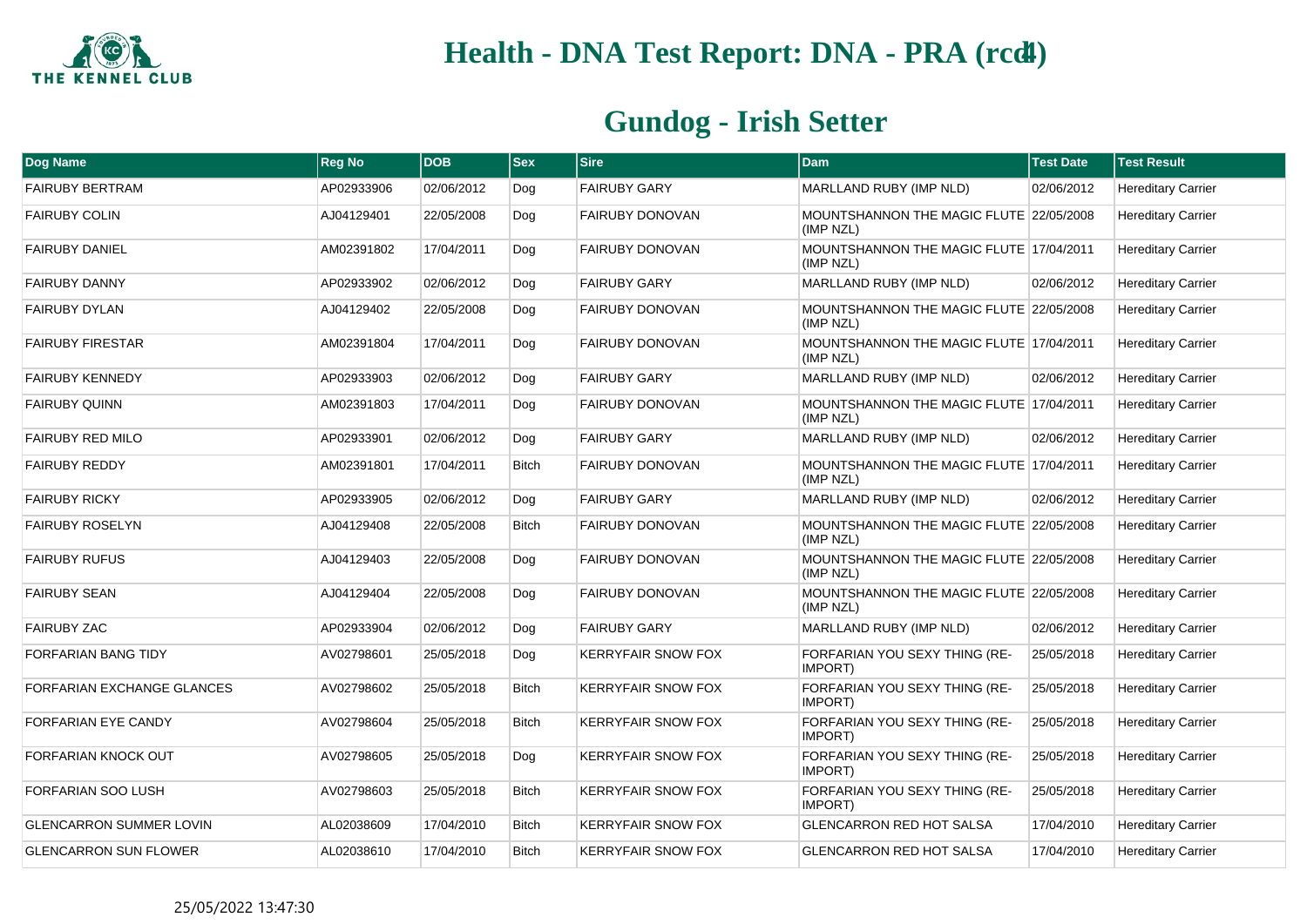

| Dog Name                         | <b>Reg No</b> | <b>DOB</b> | <b>Sex</b>   | <b>Sire</b>                              | <b>Dam</b>                      | <b>Test Date</b> | <b>Test Result</b>        |
|----------------------------------|---------------|------------|--------------|------------------------------------------|---------------------------------|------------------|---------------------------|
| <b>GLENCARRON SUN RAY</b>        | AL02038604    | 17/04/2010 | Dog          | <b>KERRYFAIR SNOW FOX</b>                | <b>GLENCARRON RED HOT SALSA</b> | 17/04/2010       | <b>Hereditary Carrier</b> |
| <b>GLENCARRON SUNBIRD</b>        | AL02038608    | 17/04/2010 | Dog          | <b>KERRYFAIR SNOW FOX</b>                | <b>GLENCARRON RED HOT SALSA</b> | 17/04/2010       | <b>Hereditary Carrier</b> |
| <b>GLENCARRON SUNDANCE KID</b>   | AL02038602    | 17/04/2010 | Dog          | <b>KERRYFAIR SNOW FOX</b>                | <b>GLENCARRON RED HOT SALSA</b> | 17/04/2010       | <b>Hereditary Carrier</b> |
| <b>GLENCARRON SUNDANCER</b>      | AL02038601    | 17/04/2010 | Dog          | <b>KERRYFAIR SNOW FOX</b>                | <b>GLENCARRON RED HOT SALSA</b> | 17/04/2010       | <b>Hereditary Carrier</b> |
| <b>GLENCARRON SUNKISSED</b>      | AL02038611    | 17/04/2010 | Bitch        | <b>KERRYFAIR SNOW FOX</b>                | <b>GLENCARRON RED HOT SALSA</b> | 17/04/2010       | <b>Hereditary Carrier</b> |
| <b>GLENCARRON SUNNY JIM</b>      | AL02038605    | 17/04/2010 | Dog          | <b>KERRYFAIR SNOW FOX</b>                | <b>GLENCARRON RED HOT SALSA</b> | 17/04/2010       | <b>Hereditary Carrier</b> |
| <b>GLENCARRON SUNNY SHOWERS</b>  | AL02038607    | 17/04/2010 | Dog          | <b>KERRYFAIR SNOW FOX</b>                | <b>GLENCARRON RED HOT SALSA</b> | 17/04/2010       | <b>Hereditary Carrier</b> |
| <b>GLENCARRON SUNSEEKER</b>      | AL02038606    | 17/04/2010 | Dog          | <b>KERRYFAIR SNOW FOX</b>                | <b>GLENCARRON RED HOT SALSA</b> | 17/04/2010       | <b>Hereditary Carrier</b> |
| <b>GLENGEBBIE AMAZING</b>        | AP02606802    | 18/06/2012 | Bitch        | ARENZANO LIBERATO DE<br><b>FORFARIAN</b> | <b>FORFARIAN HOPE</b>           | 18/06/2012       | <b>Hereditary Carrier</b> |
| <b>GLENGEBBIE CELEBRATION</b>    | AP02606806    | 18/06/2012 | Dog          | ARENZANO LIBERATO DE<br><b>FORFARIAN</b> | <b>FORFARIAN HOPE</b>           | 18/06/2012       | <b>Hereditary Carrier</b> |
| <b>GLENGEBBIE CLASS ACT</b>      | AP02606807    | 18/06/2012 | Dog          | ARENZANO LIBERATO DE<br><b>FORFARIAN</b> | FORFARIAN HOPE                  | 18/06/2012       | <b>Hereditary Carrier</b> |
| <b>GLENGEBBIE FABULOUS</b>       | AP02606805    | 18/06/2012 | Dog          | ARENZANO LIBERATO DE<br><b>FORFARIAN</b> | <b>FORFARIAN HOPE</b>           | 18/06/2012       | <b>Hereditary Carrier</b> |
| <b>GLENGEBBIE INSPIRATION</b>    | AP02606801    | 18/06/2012 | <b>Bitch</b> | ARENZANO LIBERATO DE<br><b>FORFARIAN</b> | FORFARIAN HOPE                  | 18/06/2012       | <b>Hereditary Carrier</b> |
| <b>GLENGEBBIE PRICELESS</b>      | AP02606804    | 18/06/2012 | Dog          | ARENZANO LIBERATO DE<br><b>FORFARIAN</b> | <b>FORFARIAN HOPE</b>           | 18/06/2012       | <b>Hereditary Carrier</b> |
| <b>GLENGEBBIE SOPHISTICATION</b> | AP02606803    | 18/06/2012 | Bitch        | ARENZANO LIBERATO DE<br><b>FORFARIAN</b> | FORFARIAN HOPE                  | 18/06/2012       | <b>Hereditary Carrier</b> |
| <b>GRAYRIGGE BEATRICE</b>        | AL04159408    | 19/08/2010 | Bitch        | <b>KERRYFAIR SNOW FOX</b>                | <b>GRAYRIGGE MAIRONA</b>        | 19/08/2010       | <b>Hereditary Carrier</b> |
| <b>GRAYRIGGE BENEDICT</b>        | AL04159401    | 19/08/2010 | Dog          | <b>KERRYFAIR SNOW FOX</b>                | <b>GRAYRIGGE MAIRONA</b>        | 19/08/2010       | <b>Hereditary Carrier</b> |
| <b>GRAYRIGGE FERDINAND</b>       | AL04159402    | 19/08/2010 | Dog          | <b>KERRYFAIR SNOW FOX</b>                | <b>GRAYRIGGE MAIRONA</b>        | 19/08/2010       | <b>Hereditary Carrier</b> |
| <b>GRAYRIGGE HERMIONE</b>        | AL04159406    | 19/08/2010 | <b>Bitch</b> | <b>KERRYFAIR SNOW FOX</b>                | <b>GRAYRIGGE MAIRONA</b>        | 19/08/2010       | <b>Hereditary Carrier</b> |
| <b>GRAYRIGGE MIRANDA</b>         | AL04159405    | 19/08/2010 | Bitch        | <b>KERRYFAIR SNOW FOX</b>                | <b>GRAYRIGGE MAIRONA</b>        | 19/08/2010       | <b>Hereditary Carrier</b> |
| <b>GRAYRIGGE ORLANDO</b>         | AL04159404    | 19/08/2010 | Dog          | <b>KERRYFAIR SNOW FOX</b>                | <b>GRAYRIGGE MAIRONA</b>        | 19/08/2010       | <b>Hereditary Carrier</b> |
| <b>GRAYRIGGE PERDITA</b>         | AL04159407    | 19/08/2010 | Bitch        | <b>KERRYFAIR SNOW FOX</b>                | <b>GRAYRIGGE MAIRONA</b>        | 19/08/2010       | <b>Hereditary Carrier</b> |
| <b>GRAYRIGGE PHOEBE</b>          | AL04159409    | 19/08/2010 | <b>Bitch</b> | <b>KERRYFAIR SNOW FOX</b>                | <b>GRAYRIGGE MAIRONA</b>        | 19/08/2010       | <b>Hereditary Carrier</b> |
| <b>GRAYRIGGE SEBASTIAN</b>       | AL04159403    | 19/08/2010 | Dog          | <b>KERRYFAIR SNOW FOX</b>                | <b>GRAYRIGGE MAIRONA</b>        | 19/08/2010       | <b>Hereditary Carrier</b> |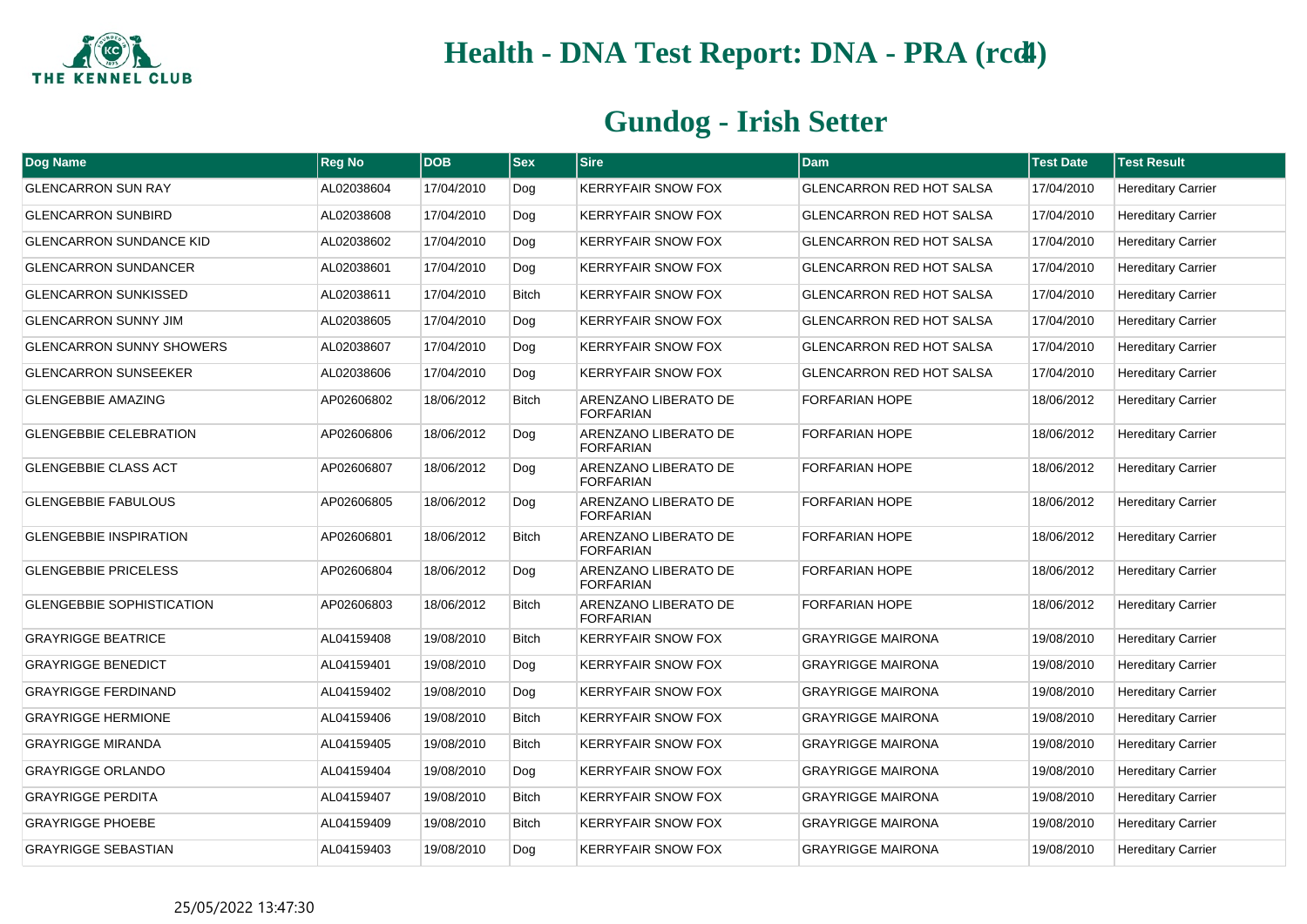

| <b>Dog Name</b>                                           | <b>Reg No</b> | <b>DOB</b> | <b>Sex</b>   | <b>Sire</b>                      | Dam                                                | <b>Test Date</b> | <b>Test Result</b>        |
|-----------------------------------------------------------|---------------|------------|--------------|----------------------------------|----------------------------------------------------|------------------|---------------------------|
| <b>GWENDARIFF BLACK VELVET</b>                            | AB01667703    | 01/04/2001 | Dog          | DANAWAY FORTUNE TELLER           | <b>CLONAGEERA KLASSIQUE</b><br><b>GWENDARIFF</b>   | 01/04/2001       | <b>Hereditary Carrier</b> |
| <b>GWENDARIFF BOLLINGER</b>                               | AB01667704    | 01/04/2001 | Dog          | DANAWAY FORTUNE TELLER           | <b>CLONAGEERA KLASSIQUE</b><br><b>GWENDARIFF</b>   | 01/04/2001       | <b>Hereditary Carrier</b> |
| <b>GWENDARIFF BRIGHT N' BUBBLY</b>                        | AB01667707    | 01/04/2001 | <b>Bitch</b> | DANAWAY FORTUNE TELLER           | CLONAGEERA KLASSIQUE<br><b>GWENDARIFF</b>          | 01/04/2001       | <b>Hereditary Carrier</b> |
| <b>GWENDARIFF BUCKS FIZZ</b>                              | AB01667701    | 01/04/2001 | Dog          | DANAWAY FORTUNE TELLER           | <b>CLONAGEERA KLASSIQUE</b><br><b>GWENDARIFF</b>   | 01/04/2001       | <b>Hereditary Carrier</b> |
| <b>GWENDARIFF CARRY ME HOME</b>                           | AR01126304    | 08/03/2014 | Dog          | <b>BARDONHILL TOM FOOLERY</b>    | <b>GWENDARIFF ROCK DIVA</b>                        | 08/03/2014       | <b>Hereditary Carrier</b> |
| <b>GWENDARIFF CARRY ON ANYWAY</b>                         | AR01126305    | 08/03/2014 | Dog          | <b>BARDONHILL TOM FOOLERY</b>    | <b>GWENDARIFF ROCK DIVA</b>                        | 08/03/2014       | <b>Hereditary Carrier</b> |
| <b>GWENDARIFF CARRY ON CLEO</b>                           | AR01126303    | 08/03/2014 | <b>Bitch</b> | <b>BARDONHILL TOM FOOLERY</b>    | <b>GWENDARIFF ROCK DIVA</b>                        | 08/03/2014       | <b>Hereditary Carrier</b> |
| <b>GWENDARIFF CARRY ON DREAMIN</b>                        | AR01126306    | 08/03/2014 | Dog          | <b>BARDONHILL TOM FOOLERY</b>    | <b>GWENDARIFF ROCK DIVA</b>                        | 08/03/2014       | <b>Hereditary Carrier</b> |
| <b>GWENDARIFF CARRYS IT OFF</b>                           | AR01126302    | 08/03/2014 | <b>Bitch</b> | <b>BARDONHILL TOM FOOLERY</b>    | <b>GWENDARIFF ROCK DIVA</b>                        | 08/03/2014       | <b>Hereditary Carrier</b> |
| <b>GWENDARIFF GETS CARRY'D AWAY</b>                       | AR01126307    | 08/03/2014 | Dog          | <b>BARDONHILL TOM FOOLERY</b>    | <b>GWENDARIFF ROCK DIVA</b>                        | 08/03/2014       | <b>Hereditary Carrier</b> |
| <b>GWENDARIFF HONEY BUNNY</b>                             | AF00880401    | 17/11/2004 | Dog          | DANAWAY FORTUNE TELLER           | CLONAGEERA KLASSIQUE<br><b>GWENDARIFF</b>          | 17/11/2004       | <b>Hereditary Carrier</b> |
| <b>GWENDARIFF JAMESON</b>                                 | AF00880402    | 17/11/2004 | Dog          | DANAWAY FORTUNE TELLER           | CLONAGEERA KLASSIQUE<br><b>GWENDARIFF</b>          | 17/11/2004       | <b>Hereditary Carrier</b> |
| <b>GWENDARIFF MAGNUM</b>                                  | AB01667702    | 01/04/2001 | Dog          | DANAWAY FORTUNE TELLER           | <b>CLONAGEERA KLASSIQUE</b><br><b>GWENDARIFF</b>   | 01/04/2001       | <b>Hereditary Carrier</b> |
| <b>GWENDARIFF POP MY CORK</b>                             | AB01667708    | 01/04/2001 | <b>Bitch</b> | DANAWAY FORTUNE TELLER           | CLONAGEERA KLASSIQUE<br><b>GWENDARIFF</b>          | 01/04/2001       | <b>Hereditary Carrier</b> |
| <b>GWENDARIFF SPARKLIN' ROSE FOR</b><br><b>NORTHRIDGE</b> | AB01667710    | 01/04/2001 | <b>Bitch</b> | DANAWAY FORTUNE TELLER           | CLONAGEERA KLASSIQUE<br><b>GWENDARIFF</b>          | 01/04/2001       | <b>Hereditary Carrier</b> |
| <b>GWENDARIFF SPECIAL OKASION</b>                         | AB01667709    | 01/04/2001 | <b>Bitch</b> | DANAWAY FORTUNE TELLER           | <b>CLONAGEERA KLASSIQUE</b><br><b>GWENDARIFF</b>   | 01/04/2001       | <b>Hereditary Carrier</b> |
| <b>GWENDARIFF SUCH A CARRY ON AT</b><br><b>BARDONHILL</b> | AR01126301    | 08/03/2014 | <b>Bitch</b> | <b>BARDONHILL TOM FOOLERY</b>    | <b>GWENDARIFF ROCK DIVA</b>                        | 08/03/2014       | <b>Hereditary Carrier</b> |
| HENNELDALE ANGEL EYES                                     | AP00969804    | 23/02/2012 | <b>Bitch</b> | <b>BARDONHILL GINGER WHINGER</b> | <b>GWENDARIFF MISS MONEYPENNY</b><br>OF HENNELDALE | 23/02/2012       | <b>Hereditary Carrier</b> |
| HENNELDALE DANCING QUEEN                                  | AP00969803    | 23/02/2012 | <b>Bitch</b> | <b>BARDONHILL GINGER WHINGER</b> | <b>GWENDARIFF MISS MONEYPENNY</b><br>OF HENNELDALE | 23/02/2012       | <b>Hereditary Carrier</b> |
| HENNELDALE MAGIC MOMENTS                                  | AP00969801    | 23/02/2012 | Dog          | <b>BARDONHILL GINGER WHINGER</b> | <b>GWENDARIFF MISS MONEYPENNY</b><br>OF HENNELDALE | 23/02/2012       | <b>Hereditary Carrier</b> |
| HENNELDALE NINA BALLERINA                                 | AP00969805    | 23/02/2012 | <b>Bitch</b> | <b>BARDONHILL GINGER WHINGER</b> | <b>GWENDARIFF MISS MONEYPENNY</b><br>OF HENNELDALE | 23/02/2012       | <b>Hereditary Carrier</b> |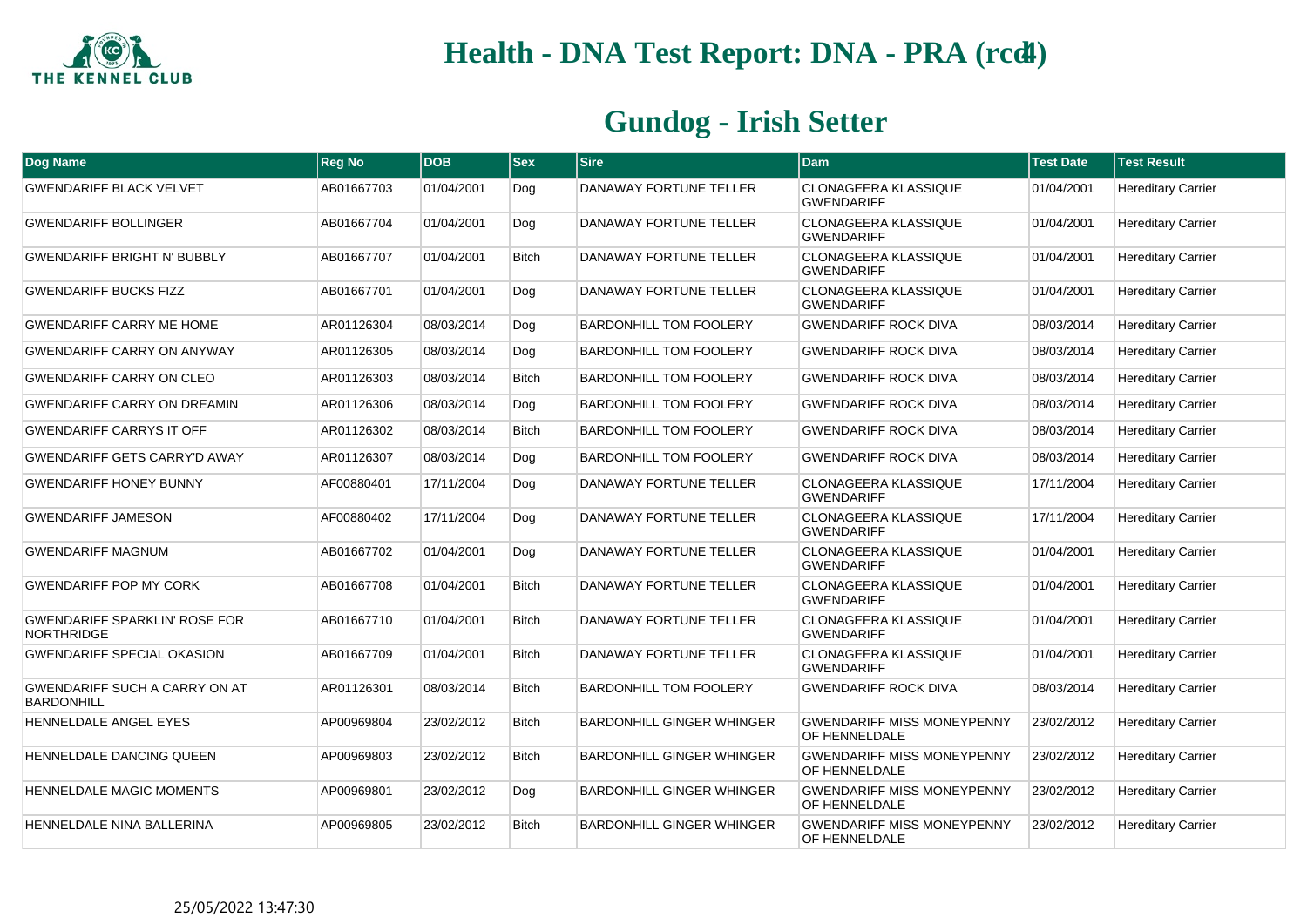

| <b>Dog Name</b>                 | <b>Reg No</b> | <b>DOB</b> | <b>Sex</b>   | <b>Sire</b>                                                         | <b>Dam</b>                                         | <b>Test Date</b> | <b>Test Result</b>        |
|---------------------------------|---------------|------------|--------------|---------------------------------------------------------------------|----------------------------------------------------|------------------|---------------------------|
| HENNELDALE SUPER TROUPER        | AP00969802    | 23/02/2012 | Dog          | <b>BARDONHILL GINGER WHINGER</b>                                    | <b>GWENDARIFF MISS MONEYPENNY</b><br>OF HENNELDALE | 23/02/2012       | <b>Hereditary Carrier</b> |
| <b>HOLMEKNOLL APHRODITE</b>     | AM04881402    | 22/11/2011 | <b>Bitch</b> | RIVERBRUE XANTHUS BY<br><b>ASTRAZONE</b>                            | ROMARNE DEMELZA                                    | 22/11/2011       | <b>Hereditary Carrier</b> |
| <b>IXIA ALL BEING WELL</b>      | AP01235502    | 25/02/2012 | Dog          | COPPER'S CHAMPAGNE ON ICE AT IXIA GENEVIEVE<br>AOIBHEANNE (IMP SWE) |                                                    | 25/02/2012       | <b>Hereditary Carrier</b> |
| <b>IXIA EVER HOPEFUL</b>        | AP01235501    | 25/02/2012 | <b>Bitch</b> | COPPER'S CHAMPAGNE ON ICE AT IXIA GENEVIEVE<br>AOIBHEANNE (IMP SWE) |                                                    | 25/02/2012       | <b>Hereditary Carrier</b> |
| IXIA FINGERS CROSSED            | AP01235503    | 25/02/2012 | Dog          | COPPER'S CHAMPAGNE ON ICE AT IXIA GENEVIEVE<br>AOIBHEANNE (IMP SWE) |                                                    | 25/02/2012       | <b>Hereditary Carrier</b> |
| JONOLA BONNIE WEE THING         | AH03595402    | 04/07/2007 | <b>Bitch</b> | LOCHFRAE RALPH LAUREN                                               | <b>JONOLA BELLESTAR</b>                            | 04/07/2007       | <b>Hereditary Carrier</b> |
| <b>JONOLA BRIGHT STAR</b>       | AF04759406    | 02/09/2005 | Dog          | LOCHFRAE RALPH LAUREN                                               | <b>JONOLA BELLESTAR</b>                            | 02/09/2005       | <b>Hereditary Carrier</b> |
| JONOLA DR DOOLITTLE             | AF04759401    | 02/09/2005 | Dog          | <b>LOCHFRAE RALPH LAUREN</b>                                        | <b>JONOLA BELLESTAR</b>                            | 02/09/2005       | <b>Hereditary Carrier</b> |
| JONOLA HIGHLAND MARY            | AH03595406    | 04/07/2007 | <b>Bitch</b> | LOCHFRAE RALPH LAUREN                                               | <b>JONOLA BELLESTAR</b>                            | 04/07/2007       | <b>Hereditary Carrier</b> |
| JONOLA NORTHERN STAR            | AF04759408    | 02/09/2005 | Dog          | LOCHFRAE RALPH LAUREN                                               | JONOLA BELLESTAR                                   | 02/09/2005       | <b>Hereditary Carrier</b> |
| JONOLA RED RED ROSE             | AH03595404    | 04/07/2007 | <b>Bitch</b> | <b>LOCHFRAE RALPH LAUREN</b>                                        | <b>JONOLA BELLESTAR</b>                            | 04/07/2007       | <b>Hereditary Carrier</b> |
| JONOLA SCOTS WHA HAE            | AH03595407    | 04/07/2007 | Dog          | LOCHFRAE RALPH LAUREN                                               | <b>JONOLA BELLESTAR</b>                            | 04/07/2007       | <b>Hereditary Carrier</b> |
| JONOLA SILVER TASSIE            | AH03595403    | 04/07/2007 | <b>Bitch</b> | <b>LOCHFRAE RALPH LAUREN</b>                                        | <b>JONOLA BELLESTAR</b>                            | 04/07/2007       | <b>Hereditary Carrier</b> |
| JONOLA STAR APPEAL              | AF04759409    | 02/09/2005 | <b>Bitch</b> | LOCHFRAE RALPH LAUREN                                               | JONOLA BELLESTAR                                   | 02/09/2005       | <b>Hereditary Carrier</b> |
| JONOLA STARDOM AT LINDALLOCH    | AF04759402    | 02/09/2005 | Dog          | LOCHFRAE RALPH LAUREN                                               | <b>JONOLA BELLESTAR</b>                            | 02/09/2005       | <b>Hereditary Carrier</b> |
| <b>JONOLA STARSHINE</b>         | AF04759404    | 02/09/2005 | Dog          | LOCHFRAE RALPH LAUREN                                               | <b>JONOLA BELLESTAR</b>                            | 02/09/2005       | <b>Hereditary Carrier</b> |
| JONOLA STARSTRUCK AT REDCHESTER | AF04759403    | 02/09/2005 | Dog          | LOCHFRAE RALPH LAUREN                                               | <b>JONOLA BELLESTAR</b>                            | 02/09/2005       | <b>Hereditary Carrier</b> |
| <b>JONOLA STARSTUDDED</b>       | AF04759405    | 02/09/2005 | Dog          | <b>LOCHFRAE RALPH LAUREN</b>                                        | <b>JONOLA BELLESTAR</b>                            | 02/09/2005       | <b>Hereditary Carrier</b> |
| JONOLA STARTURN                 | AF04759407    | 02/09/2005 | Dog          | LOCHFRAE RALPH LAUREN                                               | JONOLA BELLESTAR                                   | 02/09/2005       | <b>Hereditary Carrier</b> |
| JONOLA TAM O'SHANTER            | AH03595409    | 04/07/2007 | Dog          | LOCHFRAE RALPH LAUREN                                               | <b>JONOLA BELLESTAR</b>                            | 04/07/2007       | <b>Hereditary Carrier</b> |
| JONOLA'S AE FOND KISS           | AH03595405    | 04/07/2007 | <b>Bitch</b> | LOCHFRAE RALPH LAUREN                                               | <b>JONOLA BELLESTAR</b>                            | 04/07/2007       | <b>Hereditary Carrier</b> |
| JONOLA'S AULD LANG SYNE         | AH03595408    | 04/07/2007 | Dog          | LOCHFRAE RALPH LAUREN                                               | <b>JONOLA BELLESTAR</b>                            | 04/07/2007       | <b>Hereditary Carrier</b> |
| KNOLLHOLME ARTEMIS              | AM04881403    | 22/11/2011 | Dog          | <b>RIVERBRUE XANTHUS BY</b><br><b>ASTRAZONE</b>                     | ROMARNE DEMELZA                                    | 22/11/2011       | <b>Hereditary Carrier</b> |
| <b>LANSTARA CISSY STRUT</b>     | AM03543101    | 30/08/2011 | <b>Bitch</b> | REDDINS PAUSE AT MAGICONKERS LANSTARA LUSCIOUS LILY                 |                                                    | 30/08/2011       | <b>Hereditary Carrier</b> |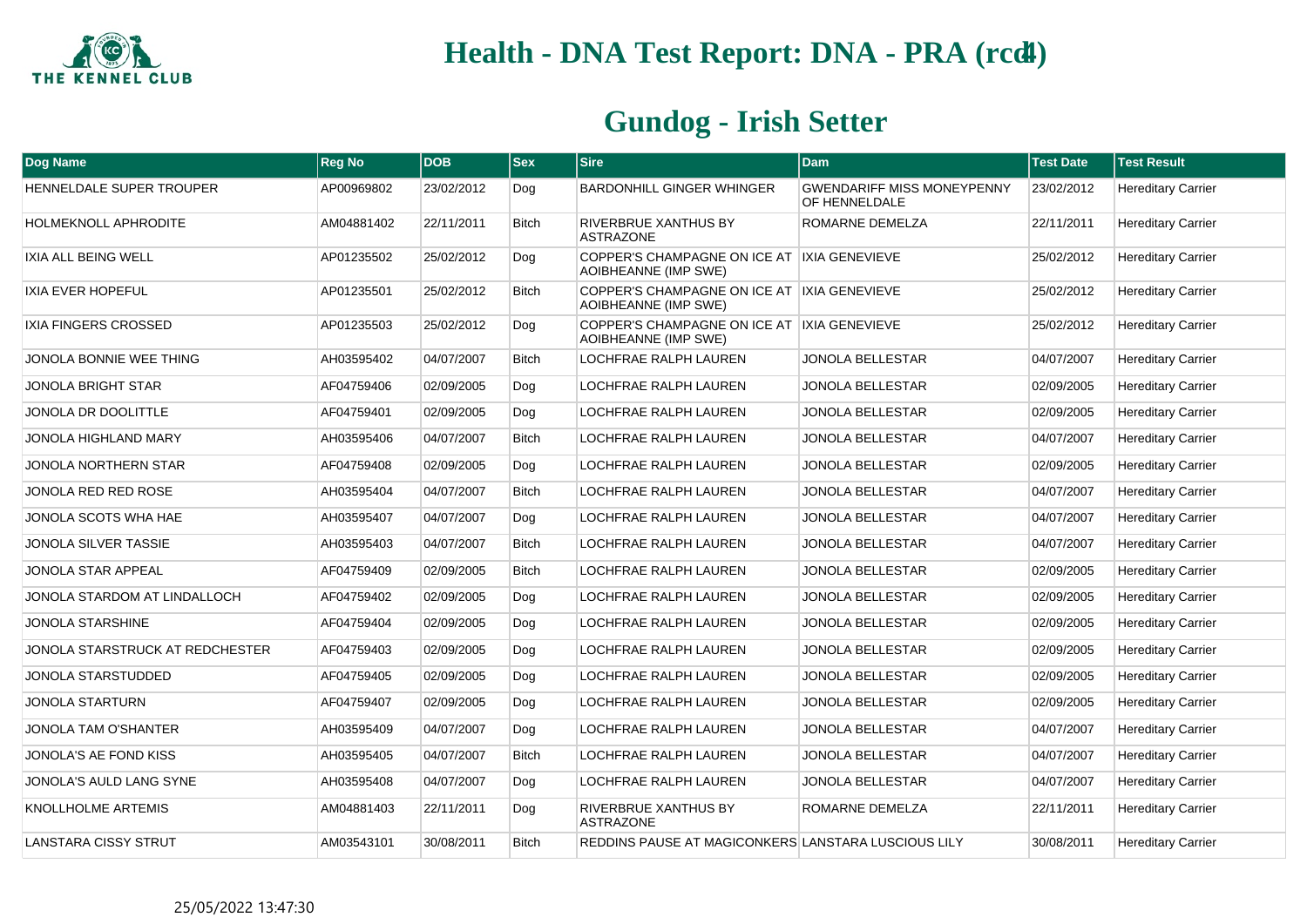

| Dog Name                       | <b>Reg No</b> | <b>DOB</b> | <b>Sex</b>   | <b>Sire</b>                                         | Dam                                           | <b>Test Date</b> | <b>Test Result</b>        |
|--------------------------------|---------------|------------|--------------|-----------------------------------------------------|-----------------------------------------------|------------------|---------------------------|
| LANSTARA CUPID'S BOOGIE        | AM03543102    | 30/08/2011 | <b>Bitch</b> | REDDINS PAUSE AT MAGICONKERS LANSTARA LUSCIOUS LILY |                                               | 30/08/2011       | <b>Hereditary Carrier</b> |
| <b>LANSTARA HEAT WAVE</b>      | AM03543103    | 30/08/2011 | <b>Bitch</b> | REDDINS PAUSE AT MAGICONKERS LANSTARA LUSCIOUS LILY |                                               | 30/08/2011       | <b>Hereditary Carrier</b> |
| LANSTARA SOUL SEDUCTION        | AM03543104    | 30/08/2011 | Dog          | REDDINS PAUSE AT MAGICONKERS LANSTARA LUSCIOUS LILY |                                               | 30/08/2011       | <b>Hereditary Carrier</b> |
| <b>LOCHLORIEN BERGERAC</b>     | AM04086506    | 03/10/2011 | Dog          | <b>KERRYFAIR SNOW FOX</b>                           | LOCHLORIEN PRIME SUSPECT FOR<br><b>ANDLEY</b> | 03/10/2011       | <b>Hereditary Carrier</b> |
| LOCHLORIEN COLUMBO             | AM04086505    | 03/10/2011 | Dog          | <b>KERRYFAIR SNOW FOX</b>                           | LOCHLORIEN PRIME SUSPECT FOR<br><b>ANDLEY</b> | 03/10/2011       | <b>Hereditary Carrier</b> |
| LOCHLORIEN DEXTER              | AM04086504    | 03/10/2011 | Dog          | <b>KERRYFAIR SNOW FOX</b>                           | LOCHLORIEN PRIME SUSPECT FOR<br>ANDLEY        | 03/10/2011       | <b>Hereditary Carrier</b> |
| <b>LOCHLORIEN HERCULE</b>      | AM04086503    | 03/10/2011 | Dog          | <b>KERRYFAIR SNOW FOX</b>                           | LOCHLORIEN PRIME SUSPECT FOR<br><b>ANDLEY</b> | 03/10/2011       | <b>Hereditary Carrier</b> |
| LOCHLORIEN OLD BILL            | AM04086502    | 03/10/2011 | Dog          | <b>KERRYFAIR SNOW FOX</b>                           | LOCHLORIEN PRIME SUSPECT FOR<br><b>ANDLEY</b> | 03/10/2011       | <b>Hereditary Carrier</b> |
| LOCHLORIEN SOFTLY SOFTLY       | AM04086507    | 03/10/2011 | <b>Bitch</b> | <b>KERRYFAIR SNOW FOX</b>                           | LOCHLORIEN PRIME SUSPECT FOR<br>ANDLEY        | 03/10/2011       | <b>Hereditary Carrier</b> |
| LOCHLORIEN WEXFORD             | AM04086501    | 03/10/2011 | Dog          | <b>KERRYFAIR SNOW FOX</b>                           | LOCHLORIEN PRIME SUSPECT FOR<br><b>ANDLEY</b> | 03/10/2011       | <b>Hereditary Carrier</b> |
| <b>LOWDON AIRS AND GRACES</b>  | AP02491105    | 11/06/2012 | <b>Bitch</b> | <b>MAYFRED MR MOONDANCE</b>                         | <b>CARNBARGUS CONFESSION</b>                  | 11/06/2012       | <b>Hereditary Carrier</b> |
| <b>LOWDON BEST MATE</b>        | AS00610708    | 06/02/2015 | Dog          | MAYFRED MR MOONDANCE                                | CARNBARGUS CONFESSION                         | 06/02/2015       | <b>Hereditary Carrier</b> |
| LOWDON DIAMOND JUBILEE         | AP02491109    | 11/06/2012 | Dog          | MAYFRED MR MOONDANCE                                | <b>CARNBARGUS CONFESSION</b>                  | 11/06/2012       | <b>Hereditary Carrier</b> |
| <b>LOWDON FAIRY FOOTSTEPS</b>  | AP02491106    | 11/06/2012 | <b>Bitch</b> | MAYFRED MR MOONDANCE                                | <b>CARNBARGUS CONFESSION</b>                  | 11/06/2012       | <b>Hereditary Carrier</b> |
| <b>LOWDON FAIRY NUFF</b>       | AS00610701    | 06/02/2015 | <b>Bitch</b> | <b>MAYFRED MR MOONDANCE</b>                         | <b>CARNBARGUS CONFESSION</b>                  | 06/02/2015       | <b>Hereditary Carrier</b> |
| LOWDON HOMECOMING QUEEN        | AP02491102    | 11/06/2012 | Bitch        | <b>MAYFRED MR MOONDANCE</b>                         | CARNBARGUS CONFESSION                         | 11/06/2012       | <b>Hereditary Carrier</b> |
| LOWDON LEADING LIGHT AT ZYMORE | AS00610707    | 06/02/2015 | Dog          | <b>MAYFRED MR MOONDANCE</b>                         | <b>CARNBARGUS CONFESSION</b>                  | 06/02/2015       | <b>Hereditary Carrier</b> |
| <b>LOWDON LOVE DEVINE</b>      | AS00610703    | 06/02/2015 | <b>Bitch</b> | <b>MAYFRED MR MOONDANCE</b>                         | CARNBARGUS CONFESSION                         | 06/02/2015       | <b>Hereditary Carrier</b> |
| <b>LOWDON MINUET</b>           | AS00610704    | 06/02/2015 | <b>Bitch</b> | <b>MAYFRED MR MOONDANCE</b>                         | CARNBARGUS CONFESSION                         | 06/02/2015       | <b>Hereditary Carrier</b> |
| LOWDON NORTHERN DANCER         | AP02491108    | 11/06/2012 | Dog          | MAYFRED MR MOONDANCE                                | CARNBARGUS CONFESSION                         | 11/06/2012       | <b>Hereditary Carrier</b> |
| LOWDON OCTAVIAN                | AP02491107    | 11/06/2012 | Dog          | MAYFRED MR MOONDANCE                                | <b>CARNBARGUS CONFESSION</b>                  | 11/06/2012       | <b>Hereditary Carrier</b> |
| LOWDON OUIJA BOARD             | AP02491101    | 11/06/2012 | <b>Bitch</b> | MAYFRED MR MOONDANCE                                | CARNBARGUS CONFESSION                         | 11/06/2012       | <b>Hereditary Carrier</b> |
| <b>LOWDON ROSE OF ENGLAND</b>  | AP02491104    | 11/06/2012 | <b>Bitch</b> | <b>MAYFRED MR MOONDANCE</b>                         | <b>CARNBARGUS CONFESSION</b>                  | 11/06/2012       | <b>Hereditary Carrier</b> |
| <b>LOWDON SNOW FAIRY</b>       | AS00610702    | 06/02/2015 | <b>Bitch</b> | <b>MAYFRED MR MOONDANCE</b>                         | <b>CARNBARGUS CONFESSION</b>                  | 06/02/2015       | <b>Hereditary Carrier</b> |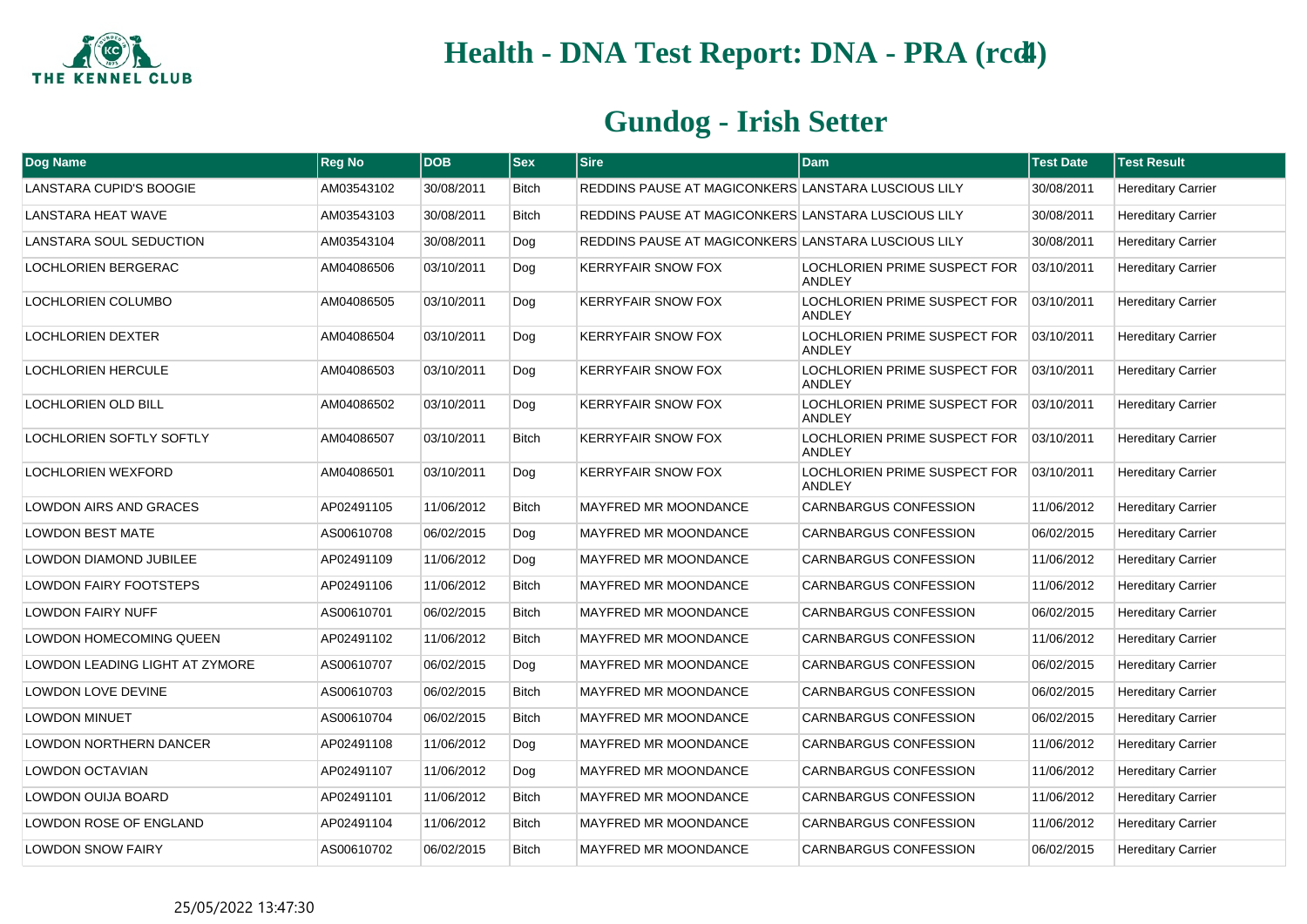

| Dog Name                                        | <b>Reg No</b> | <b>DOB</b> | <b>Sex</b>   | <b>Sire</b>                  | Dam                                         | <b>Test Date</b> | <b>Test Result</b>        |
|-------------------------------------------------|---------------|------------|--------------|------------------------------|---------------------------------------------|------------------|---------------------------|
| <b>LOWDON SUN PRINCESS</b>                      | AP02491103    | 11/06/2012 | <b>Bitch</b> | <b>MAYFRED MR MOONDANCE</b>  | CARNBARGUS CONFESSION                       | 11/06/2012       | <b>Hereditary Carrier</b> |
| <b>LOWDON THE WIZARD</b>                        | AP02491110    | 11/06/2012 | Dog          | <b>MAYFRED MR MOONDANCE</b>  | CARNBARGUS CONFESSION                       | 11/06/2012       | <b>Hereditary Carrier</b> |
| <b>LOWDON TOBY LERONE</b>                       | AS00610705    | 06/02/2015 | Dog          | <b>MAYFRED MR MOONDANCE</b>  | CARNBARGUS CONFESSION                       | 06/02/2015       | <b>Hereditary Carrier</b> |
| LOWDON WAYWARD LAD                              | AS00610706    | 06/02/2015 | Dog          | MAYFRED MR MOONDANCE         | CARNBARGUS CONFESSION                       | 06/02/2015       | <b>Hereditary Carrier</b> |
| LYNWOOD COME WHAT MAY                           | AW01992703    | 22/05/2019 | Dog          | <b>KERRYFAIR SNOW FOX</b>    | LYNWOOD AIRS N'GRACES AT<br>KEDALITA        | 22/05/2019       | <b>Hereditary Carrier</b> |
| LYNWOOD DEVIL MAY CARE                          | AW01992704    | 22/05/2019 | Dog          | <b>KERRYFAIR SNOW FOX</b>    | LYNWOOD AIRS N'GRACES AT<br><b>KEDALITA</b> | 22/05/2019       | <b>Hereditary Carrier</b> |
| LYNWOOD MAY QUEEN                               | AW01992706    | 22/05/2019 | <b>Bitch</b> | <b>KERRYFAIR SNOW FOX</b>    | LYNWOOD AIRS N'GRACES AT<br><b>KEDALITA</b> | 22/05/2019       | <b>Hereditary Carrier</b> |
| LYNWOOD MAYHEM                                  | AW01992702    | 22/05/2019 | Dog          | <b>KERRYFAIR SNOW FOX</b>    | LYNWOOD AIRS N'GRACES AT<br><b>KEDALITA</b> | 22/05/2019       | <b>Hereditary Carrier</b> |
| LYNWOOD MERRY MAY KING WITH SHUSHANA AW01992701 |               | 22/05/2019 | Dog          | <b>KERRYFAIR SNOW FOX</b>    | LYNWOOD AIRS N'GRACES AT<br><b>KEDALITA</b> | 22/05/2019       | <b>Hereditary Carrier</b> |
| LYNWOOD MERRY MAYDEN AT KEDALITA                | AW01992705    | 22/05/2019 | <b>Bitch</b> | <b>KERRYFAIR SNOW FOX</b>    | LYNWOOD AIRS N'GRACES AT<br><b>KEDALITA</b> | 22/05/2019       | <b>Hereditary Carrier</b> |
| <b>MAJESTYKA MALOKO</b>                         | AK02722403    | 08/07/2009 | <b>Bitch</b> | MILLCROFT MOON PIRATE        | <b>MEADWAY MARCELIA</b>                     | 08/07/2009       | <b>Hereditary Carrier</b> |
| MAJESTYKA MARVEL                                | AK02722406    | 08/07/2009 | Dog          | <b>MILLCROFT MOON PIRATE</b> | <b>MEADWAY MARCELIA</b>                     | 08/07/2009       | <b>Hereditary Carrier</b> |
| <b>MAJESTYKA MCKENZIE</b>                       | AK02722404    | 08/07/2009 | Dog          | <b>MILLCROFT MOON PIRATE</b> | <b>MEADWAY MARCELIA</b>                     | 08/07/2009       | <b>Hereditary Carrier</b> |
| <b>MAJESTYKA MERCIE</b>                         | AK02722402    | 08/07/2009 | <b>Bitch</b> | MILLCROFT MOON PIRATE        | <b>MEADWAY MARCELIA</b>                     | 08/07/2009       | <b>Hereditary Carrier</b> |
| <b>MAJESTYKA MIENSIS</b>                        | AK02722405    | 08/07/2009 | Dog          | <b>MILLCROFT MOON PIRATE</b> | <b>MEADWAY MARCELIA</b>                     | 08/07/2009       | <b>Hereditary Carrier</b> |
| MAJESTYKA'S MACKAY                              | AP00370202    | 05/01/2012 | Dog          | RIVERBRUE DIONYSUS           | <b>MEADWAY MARCELIA</b>                     | 05/01/2012       | <b>Hereditary Carrier</b> |
| <b>MAJESTYKA'S MADAGASCAR</b>                   | AP00370204    | 05/01/2012 | <b>Bitch</b> | RIVERBRUE DIONYSUS           | <b>MEADWAY MARCELIA</b>                     | 05/01/2012       | <b>Hereditary Carrier</b> |
| <b>MAJESTYKA'S MADRID</b>                       | AP00370209    | 05/01/2012 | <b>Bitch</b> | RIVERBRUE DIONYSUS           | <b>MEADWAY MARCELIA</b>                     | 05/01/2012       | <b>Hereditary Carrier</b> |
| MAJESTYKA'S MANHATTAN                           | AP00370207    | 05/01/2012 | <b>Bitch</b> | RIVERBRUE DIONYSUS           | MEADWAY MARCELIA                            | 05/01/2012       | <b>Hereditary Carrier</b> |
| MAJESTYKA'S MELBOURNE                           | AP00370203    | 05/01/2012 | Dog          | RIVERBRUE DIONYSUS           | <b>MEADWAY MARCELIA</b>                     | 05/01/2012       | <b>Hereditary Carrier</b> |
| <b>MAJESTYKA'S MERRILL</b>                      | AP00370205    | 05/01/2012 | <b>Bitch</b> | RIVERBRUE DIONYSUS           | <b>MEADWAY MARCELIA</b>                     | 05/01/2012       | <b>Hereditary Carrier</b> |
| <b>MAJESTYKA'S MICHEGAN</b>                     | AP00370201    | 05/01/2012 | Dog          | RIVERBRUE DIONYSUS           | <b>MEADWAY MARCELIA</b>                     | 05/01/2012       | <b>Hereditary Carrier</b> |
| <b>MAJESTYKA'S MINNESOTA</b>                    | AP00370208    | 05/01/2012 | <b>Bitch</b> | RIVERBRUE DIONYSUS           | <b>MEADWAY MARCELIA</b>                     | 05/01/2012       | <b>Hereditary Carrier</b> |
| MAJESTYKA'S MY MAHOGANY                         | AK02722401    | 08/07/2009 | <b>Bitch</b> | <b>MILLCROFT MOON PIRATE</b> | <b>MEADWAY MARCELIA</b>                     | 08/07/2009       | <b>Hereditary Carrier</b> |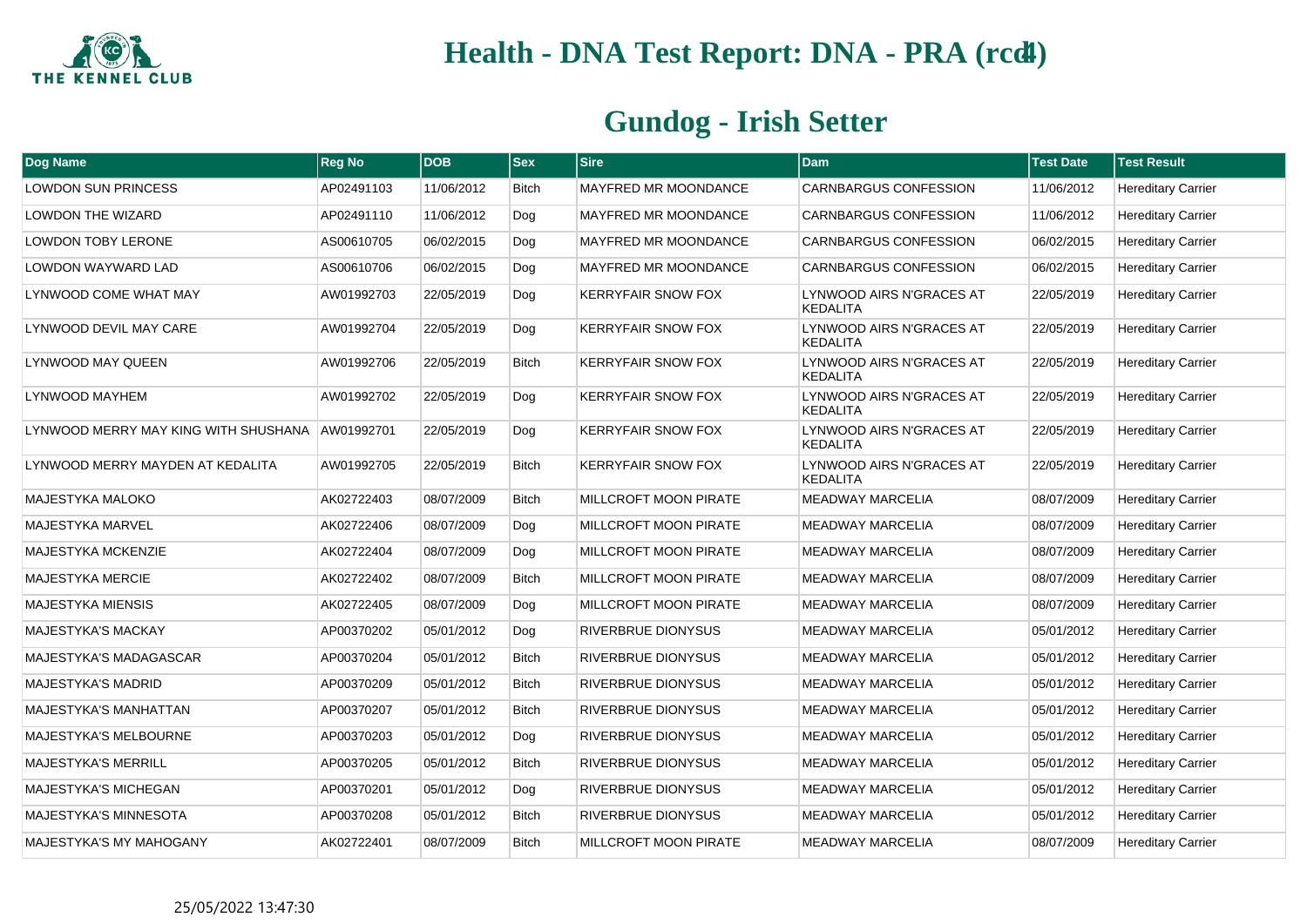

| Dog Name                                        | <b>Reg No</b> | <b>DOB</b> | <b>Sex</b>   | <b>Sire</b>                                        | Dam                                        | <b>Test Date</b> | <b>Test Result</b>        |
|-------------------------------------------------|---------------|------------|--------------|----------------------------------------------------|--------------------------------------------|------------------|---------------------------|
| <b>MAJESTYKA'S MYSTIC</b>                       | AP00370206    | 05/01/2012 | Bitch        | RIVERBRUE DIONYSUS                                 | <b>MEADWAY MARCELIA</b>                    | 05/01/2012       | <b>Hereditary Carrier</b> |
| <b>MEADWAY MALONE</b>                           | AJ01649108    | 07/03/2008 | Dog          | <b>CASKEYS CONCEPT AT</b><br><b>AOIBHEANNE</b>     | <b>MEADWAY MELODYUS</b>                    | 07/03/2008       | <b>Hereditary Carrier</b> |
| <b>MEADWAY MAXIMUS</b>                          | AJ01649102    | 07/03/2008 | Dog          | <b>CASKEYS CONCEPT AT</b><br><b>AOIBHEANNE</b>     | <b>MEADWAY MELODYUS</b>                    | 07/03/2008       | <b>Hereditary Carrier</b> |
| <b>MEADWAY MCCOY</b>                            | AJ01649104    | 07/03/2008 | Dog          | <b>CASKEYS CONCEPT AT</b><br><b>AOIBHEANNE</b>     | <b>MEADWAY MELODYUS</b>                    | 07/03/2008       | <b>Hereditary Carrier</b> |
| <b>MEADWAY MORRISEY</b>                         | AJ01649103    | 07/03/2008 | Dog          | <b>CASKEYS CONCEPT AT</b><br><b>AOIBHEANNE</b>     | <b>MEADWAY MELODYUS</b>                    | 07/03/2008       | <b>Hereditary Carrier</b> |
| <b>MEADWAY MURTAGH</b>                          | AJ01649106    | 07/03/2008 | Dog          | <b>CASKEYS CONCEPT AT</b><br><b>AOIBHEANNE</b>     | <b>MEADWAY MELODYUS</b>                    | 07/03/2008       | <b>Hereditary Carrier</b> |
| MILLCROFT DANCING MOON                          | AL03569601    | 01/08/2010 | <b>Bitch</b> | JANTER MOON MAGICIAN OF<br><b>MILLCROFT</b>        | MILLCROFT MOON SHIMMER                     | 01/08/2010       | <b>Hereditary Carrier</b> |
| MILLCROFT FROSTY MOON                           | AL04960903    | 18/11/2010 | Dog          | REDCLYST THOMAS THE RYMER                          | <b>MOON BELLA OF MILLCROFT</b>             | 18/11/2010       | <b>Hereditary Carrier</b> |
| MILLCROFT HONEYMOON                             | AL03569604    | 01/08/2010 | <b>Bitch</b> | <b>JANTER MOON MAGICIAN OF</b><br><b>MILLCROFT</b> | MILLCROFT MOON SHIMMER                     | 01/08/2010       | <b>Hereditary Carrier</b> |
| <b>MILLCROFT MADAM</b>                          | AL04960913    | 18/11/2010 | <b>Bitch</b> | REDCLYST THOMAS THE RYMER                          | <b>MOON BELLA OF MILLCROFT</b>             | 18/11/2010       | <b>Hereditary Carrier</b> |
| MILLCROFT MAGDALENE                             | AL03569602    | 01/08/2010 | <b>Bitch</b> | JANTER MOON MAGICIAN OF<br><b>MILLCROFT</b>        | MILLCROFT MOON SHIMMER                     | 01/08/2010       | <b>Hereditary Carrier</b> |
| <b>MILLCROFT MARIETTA</b>                       | AL04960910    | 18/11/2010 | <b>Bitch</b> | <b>REDCLYST THOMAS THE RYMER</b>                   | <b>MOON BELLA OF MILLCROFT</b>             | 18/11/2010       | <b>Hereditary Carrier</b> |
| <b>MILLCROFT MIDNITE</b>                        | AL04960904    | 18/11/2010 | Dog          | REDCLYST THOMAS THE RYMER                          | MOON BELLA OF MILLCROFT                    | 18/11/2010       | <b>Hereditary Carrier</b> |
| <b>MILLCROFT MIMI</b>                           | AL04960907    | 18/11/2010 | <b>Bitch</b> | REDCLYST THOMAS THE RYMER                          | <b>MOON BELLA OF MILLCROFT</b>             | 18/11/2010       | <b>Hereditary Carrier</b> |
| MILLCROFT MOON LAD                              | AL04960902    | 18/11/2010 | Dog          | REDCLYST THOMAS THE RYMER                          | <b>MOON BELLA OF MILLCROFT</b>             | 18/11/2010       | <b>Hereditary Carrier</b> |
| MILLCROFT MY DELIGHT                            | AL04960912    | 18/11/2010 | <b>Bitch</b> | REDCLYST THOMAS THE RYMER                          | <b>MOON BELLA OF MILLCROFT</b>             | 18/11/2010       | <b>Hereditary Carrier</b> |
| <b>MILLCROFT MYRTLE</b>                         | AL04960911    | 18/11/2010 | <b>Bitch</b> | REDCLYST THOMAS THE RYMER                          | <b>MOON BELLA OF MILLCROFT</b>             | 18/11/2010       | <b>Hereditary Carrier</b> |
| MILLCROFT QUARTER MOON                          | AL03569605    | 01/08/2010 | Dog          | <b>JANTER MOON MAGICIAN OF</b><br><b>MILLCROFT</b> | MILLCROFT MOON SHIMMER                     | 01/08/2010       | <b>Hereditary Carrier</b> |
| MILLCROFT SUMMER MOON                           | AL03569606    | 01/08/2010 | Dog          | <b>JANTER MOON MAGICIAN OF</b><br><b>MILLCROFT</b> | <b>MILLCROFT MOON SHIMMER</b>              | 01/08/2010       | <b>Hereditary Carrier</b> |
| MILLCROFT SWEET MOON                            | AL03569603    | 01/08/2010 | <b>Bitch</b> | <b>JANTER MOON MAGICIAN OF</b><br><b>MILLCROFT</b> | <b>MILLCROFT MOON SHIMMER</b>              | 01/08/2010       | <b>Hereditary Carrier</b> |
| <b>PAWSWORD PAPER TIGER</b>                     | AT01256914    | 03/03/2016 | Dog          | <b>KERRYFAIR SNOW FOX</b>                          | COPPER'S WINE'N ROSES (IMP SWE) 03/03/2016 |                  | <b>Hereditary Carrier</b> |
| PAWSWORD PAPERBACK WRITER FOR<br><b>CORPHIN</b> | AT01256912    | 03/03/2016 | Dog          | <b>KERRYFAIR SNOW FOX</b>                          | COPPER'S WINE'N ROSES (IMP SWE) 03/03/2016 |                  | <b>Hereditary Carrier</b> |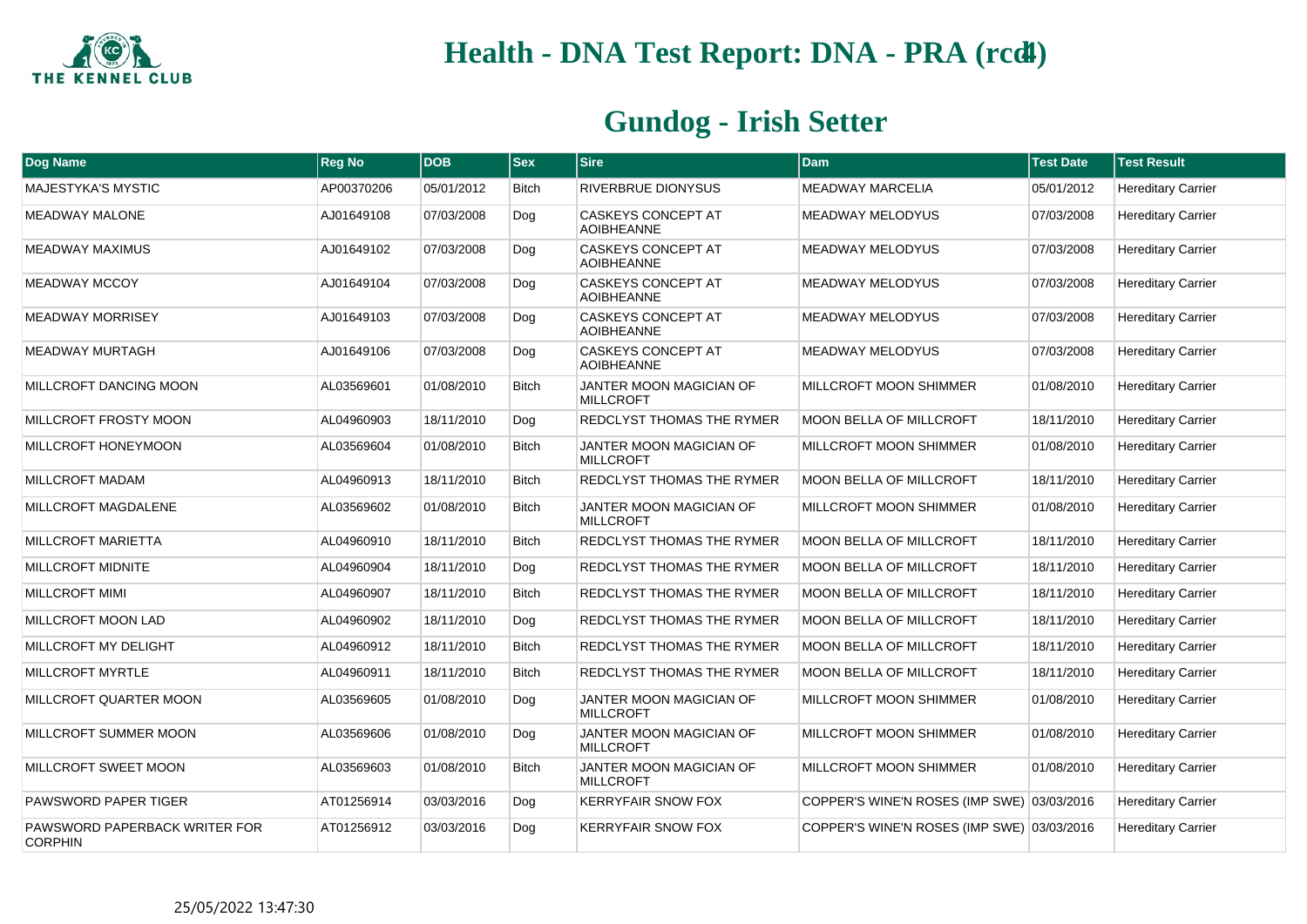

| Dog Name                             | <b>Reg No</b> | <b>DOB</b> | <b>Sex</b>   | <b>Sire</b>               | <b>Dam</b>                                 | <b>Test Date</b> | <b>Test Result</b>        |
|--------------------------------------|---------------|------------|--------------|---------------------------|--------------------------------------------|------------------|---------------------------|
| PAWSWORD PEASEBLOSSOM AT GRAYRIGGE   | AT01256904    | 03/03/2016 | <b>Bitch</b> | <b>KERRYFAIR SNOW FOX</b> | COPPER'S WINE'N ROSES (IMP SWE) 03/03/2016 |                  | <b>Hereditary Carrier</b> |
| PAWSWORD PEPPERMINT FOR KERRYFAIR    | AT01256901    | 03/03/2016 | Bitch        | <b>KERRYFAIR SNOW FOX</b> | COPPER'S WINE'N ROSES (IMP SWE) 03/03/2016 |                  | <b>Hereditary Carrier</b> |
| PAWSWORD PIED PIPER                  | AT01256909    | 03/03/2016 | Dog          | <b>KERRYFAIR SNOW FOX</b> | COPPER'S WINE'N ROSES (IMP SWE) 03/03/2016 |                  | <b>Hereditary Carrier</b> |
| PAWSWORD PINBALL WIZARD              | AT01256915    | 03/03/2016 | Dog          | <b>KERRYFAIR SNOW FOX</b> | COPPER'S WINE'N ROSES (IMP SWE) 03/03/2016 |                  | <b>Hereditary Carrier</b> |
| PAWSWORD PISTACHIO                   | AT01256908    | 03/03/2016 | Dog          | <b>KERRYFAIR SNOW FOX</b> | COPPER'S WINE'N ROSES (IMP SWE) 03/03/2016 |                  | <b>Hereditary Carrier</b> |
| PAWSWORD PONCHO                      | AT01256910    | 03/03/2016 | Dog          | <b>KERRYFAIR SNOW FOX</b> | COPPER'S WINE'N ROSES (IMP SWE) 03/03/2016 |                  | <b>Hereditary Carrier</b> |
| PAWSWORD POTPOURRI                   | AT01256903    | 03/03/2016 | <b>Bitch</b> | <b>KERRYFAIR SNOW FOX</b> | COPPER'S WINE'N ROSES (IMP SWE) 03/03/2016 |                  | <b>Hereditary Carrier</b> |
| PAWSWORD PRAIRIE WIND WITH ALANASETT | AT01256913    | 03/03/2016 | Dog          | <b>KERRYFAIR SNOW FOX</b> | COPPER'S WINE'N ROSES (IMP SWE) 03/03/2016 |                  | <b>Hereditary Carrier</b> |
| PAWSWORD PREACHER MAN                | AT01256911    | 03/03/2016 | Dog          | <b>KERRYFAIR SNOW FOX</b> | COPPER'S WINE'N ROSES (IMP SWE) 03/03/2016 |                  | <b>Hereditary Carrier</b> |
| PAWSWORD PRICELESS TO KERRYFAIR      | AT01256906    | 03/03/2016 | Dog          | <b>KERRYFAIR SNOW FOX</b> | COPPER'S WINE'N ROSES (IMP SWE) 03/03/2016 |                  | <b>Hereditary Carrier</b> |
| PAWSWORD PROMISE                     | AT01256902    | 03/03/2016 | <b>Bitch</b> | <b>KERRYFAIR SNOW FOX</b> | COPPER'S WINE'N ROSES (IMP SWE) 03/03/2016 |                  | <b>Hereditary Carrier</b> |
| PAWSWORD PROPHET                     | AT01256907    | 03/03/2016 | Dog          | <b>KERRYFAIR SNOW FOX</b> | COPPER'S WINE'N ROSES (IMP SWE) 03/03/2016 |                  | <b>Hereditary Carrier</b> |
| PENWERRIS EXPRESS                    | AS01210907    | 24/02/2015 | Dog          | SAMETSUZ ON CUE           | ALOLFRAN CUTE AS CANDY                     | 24/02/2015       | <b>Hereditary Carrier</b> |
| PENWERRIS LOVE AFFAIR                | AS01210902    | 24/02/2015 | <b>Bitch</b> | SAMETSUZ ON CUE           | ALOLFRAN CUTE AS CANDY                     | 24/02/2015       | <b>Hereditary Carrier</b> |
| PENWERRIS NORTHERN DREAM             | AS01210905    | 24/02/2015 | Dog          | <b>SAMETSUZ ON CUE</b>    | ALOLFRAN CUTE AS CANDY                     | 24/02/2015       | <b>Hereditary Carrier</b> |
| PENWERRIS NORTHERN JUSTICE           | AS01210908    | 24/02/2015 | Dog          | SAMETSUZ ON CUE           | ALOLFRAN CUTE AS CANDY                     | 24/02/2015       | <b>Hereditary Carrier</b> |
| PENWERRIS NORTHERN KNIGHT            | AS01210906    | 24/02/2015 | Dog          | SAMETSUZ ON CUE           | ALOLFRAN CUTE AS CANDY                     | 24/02/2015       | <b>Hereditary Carrier</b> |
| PENWERRIS NORTHERN LIGHTS            | AS01210904    | 24/02/2015 | Dog          | SAMETSUZ ON CUE           | ALOLFRAN CUTE AS CANDY                     | 24/02/2015       | <b>Hereditary Carrier</b> |
| PENWERRIS NORTHERN ROMANCE           | AS01210903    | 24/02/2015 | Dog          | <b>SAMETSUZ ON CUE</b>    | ALOLFRAN CUTE AS CANDY                     | 24/02/2015       | <b>Hereditary Carrier</b> |
| PENWERRIS NORTHERN SECRET            | AS01210901    | 24/02/2015 | <b>Bitch</b> | <b>SAMETSUZ ON CUE</b>    | ALOLFRAN CUTE AS CANDY                     | 24/02/2015       | <b>Hereditary Carrier</b> |
| RAPPATTY CASANOVA                    | AK00985501    | 10/02/2009 | Dog          | <b>RAPPATTY RED ALERT</b> | <b>RAPPATTY BEWITCHED</b>                  | 10/02/2009       | <b>Hereditary Carrier</b> |
| RAPPATTY DAISY MAY                   | AR01485701    | 20/03/2014 | <b>Bitch</b> | CATALUNA RED BARON        | <b>RAPPATTY LADY MARISQUE</b>              | 20/03/2014       | <b>Hereditary Carrier</b> |
| RAPPATTY LOVE TOKEN                  | AK00985506    | 10/02/2009 | Bitch        | <b>RAPPATTY RED ALERT</b> | <b>RAPPATTY BEWITCHED</b>                  | 10/02/2009       | <b>Hereditary Carrier</b> |
| RAPPATTY LOVER BOY                   | AK00985503    | 10/02/2009 | Dog          | <b>RAPPATTY RED ALERT</b> | <b>RAPPATTY BEWITCHED</b>                  | 10/02/2009       | <b>Hereditary Carrier</b> |
| RAPPATTY MY BEAU                     | AK00985505    | 10/02/2009 | Dog          | RAPPATTY RED ALERT        | RAPPATTY BEWITCHED                         | 10/02/2009       | <b>Hereditary Carrier</b> |
| RAPPATTY RED FLYN                    | AR01485707    | 20/03/2014 | Dog          | <b>CATALUNA RED BARON</b> | RAPPATTY LADY MARISQUE                     | 20/03/2014       | <b>Hereditary Carrier</b> |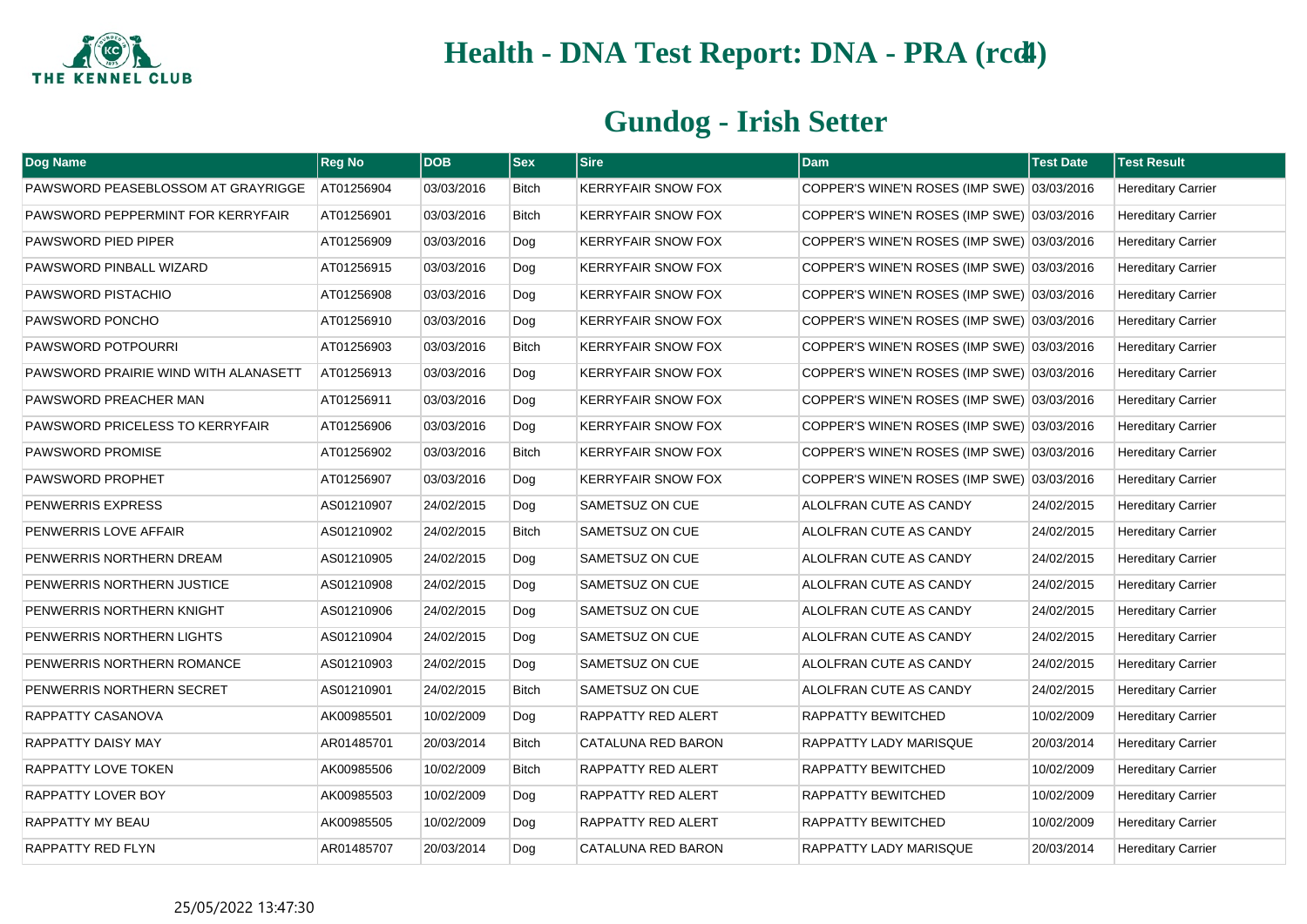

| Dog Name                     | <b>Reg No</b> | <b>DOB</b> | $ $ Sex      | <b>Sire</b>                                    | <b>Dam</b>                               | <b>Test Date</b> | <b>Test Result</b>        |
|------------------------------|---------------|------------|--------------|------------------------------------------------|------------------------------------------|------------------|---------------------------|
| RAPPATTY RED RASCAL          | AR01485703    | 20/03/2014 | Dog          | CATALUNA RED BARON                             | RAPPATTY LADY MARISQUE                   | 20/03/2014       | <b>Hereditary Carrier</b> |
| RAPPATTY RED SAILS           | AR01485706    | 20/03/2014 | Dog          | CATALUNA RED BARON                             | <b>RAPPATTY LADY MARISQUE</b>            | 20/03/2014       | <b>Hereditary Carrier</b> |
| RAPPATTY RED SHADOW          | AR01485709    | 20/03/2014 | Dog          | CATALUNA RED BARON                             | RAPPATTY LADY MARISQUE                   | 20/03/2014       | <b>Hereditary Carrier</b> |
| RAPPATTY RED STREAK          | AR01485704    | 20/03/2014 | Dog          | <b>CATALUNA RED BARON</b>                      | <b>RAPPATTY LADY MARISQUE</b>            | 20/03/2014       | <b>Hereditary Carrier</b> |
| RAPPATTY THE CHARMER         | AK00985504    | 10/02/2009 | Dog          | RAPPATTY RED ALERT                             | RAPPATTY BEWITCHED                       | 10/02/2009       | <b>Hereditary Carrier</b> |
| RAPPATTY THE RAMBLER         | AR01485708    | 20/03/2014 | Dog          | <b>CATALUNA RED BARON</b>                      | <b>RAPPATTY LADY MARISQUE</b>            | 20/03/2014       | <b>Hereditary Carrier</b> |
| RAPPATTY THE RED KNIGHT      | AR01485705    | 20/03/2014 | Dog          | CATALUNA RED BARON                             | RAPPATTY LADY MARISQUE                   | 20/03/2014       | <b>Hereditary Carrier</b> |
| RAPPATTY UPSY DAISY          | AR01485702    | 20/03/2014 | <b>Bitch</b> | CATALUNA RED BARON                             | <b>RAPPATTY LADY MARISQUE</b>            | 20/03/2014       | <b>Hereditary Carrier</b> |
| REDCLYST CONALL              | AL02882202    | 24/06/2010 | Dog          | MILLCROFT MOON PIRATE                          | REDCLYST GLENURY HERA                    | 24/06/2010       | <b>Hereditary Carrier</b> |
| REDCLYST CUCHULAINN          | AL02882201    | 24/06/2010 | Dog          | MILLCROFT MOON PIRATE                          | REDCLYST GLENURY HERA                    | 24/06/2010       | <b>Hereditary Carrier</b> |
| REDCLYST GLENURY CESAIR      | AL02882206    | 24/06/2010 | <b>Bitch</b> | <b>MILLCROFT MOON PIRATE</b>                   | REDCLYST GLENURY HERA                    | 24/06/2010       | <b>Hereditary Carrier</b> |
| REDCLYST GLENURY CLIODHNA    | AL02882207    | 24/06/2010 | <b>Bitch</b> | <b>MILLCROFT MOON PIRATE</b>                   | <b>REDCLYST GLENURY HERA</b>             | 24/06/2010       | <b>Hereditary Carrier</b> |
| REDCLYST GLENURY DECHTIRE    | AL02882208    | 24/06/2010 | <b>Bitch</b> | <b>MILLCROFT MOON PIRATE</b>                   | REDCLYST GLENURY HERA                    | 24/06/2010       | <b>Hereditary Carrier</b> |
| REDCLYST GLENURY MAGA        | AL02882209    | 24/06/2010 | <b>Bitch</b> | MILLCROFT MOON PIRATE                          | REDCLYST GLENURY HERA                    | 24/06/2010       | <b>Hereditary Carrier</b> |
| REDCLYST LAOGHAIRE           | AL02882203    | 24/06/2010 | Dog          | MILLCROFT MOON PIRATE                          | REDCLYST GLENURY HERA                    | 24/06/2010       | <b>Hereditary Carrier</b> |
| REDDINS LESTER AT ORNELLA    | AJ03576707    | 16/07/2008 | Dog          | <b>CASKEYS CONCEPT AT</b><br><b>AOIBHEANNE</b> | <b>REDDINS UNIQUE</b>                    | 16/07/2008       | <b>Hereditary Carrier</b> |
| <b>REDDINS LLOYD</b>         | AJ03576708    | 16/07/2008 | Dog          | <b>CASKEYS CONCEPT AT</b><br><b>AOIBHEANNE</b> | REDDINS UNIQUE                           | 16/07/2008       | <b>Hereditary Carrier</b> |
| REDDINS LORNA                | AJ03576703    | 16/07/2008 | <b>Bitch</b> | <b>CASKEYS CONCEPT AT</b><br><b>AOIBHEANNE</b> | <b>REDDINS UNIQUE</b>                    | 16/07/2008       | <b>Hereditary Carrier</b> |
| REDDINS LOURDS OF REDSLEEVES | AJ03576701    | 16/07/2008 | <b>Bitch</b> | <b>CASKEYS CONCEPT AT</b><br><b>AOIBHEANNE</b> | <b>REDDINS UNIQUE</b>                    | 16/07/2008       | <b>Hereditary Carrier</b> |
| REDDINS LUCAN                | AJ03576709    | 16/07/2008 | Dog          | <b>CASKEYS CONCEPT AT</b><br><b>AOIBHEANNE</b> | REDDINS UNIQUE                           | 16/07/2008       | <b>Hereditary Carrier</b> |
| <b>REDDINS LUKE</b>          | AJ03576706    | 16/07/2008 | Dog          | <b>CASKEYS CONCEPT AT</b><br><b>AOIBHEANNE</b> | <b>REDDINS UNIQUE</b>                    | 16/07/2008       | <b>Hereditary Carrier</b> |
| REDDINS LYDIA AT GLENLAINE   | AJ03576702    | 16/07/2008 | <b>Bitch</b> | <b>CASKEYS CONCEPT AT</b><br><b>AOIBHEANNE</b> | <b>REDDINS UNIQUE</b>                    | 16/07/2008       | <b>Hereditary Carrier</b> |
| REDESHKA ARRESTING SIGHT     | AP02193105    | 30/05/2012 | <b>Bitch</b> | TIROEN TIME AFTER TIME FOR<br>ALOLFRAN (KCJ)   | ALOLFRAN JITERBUG AT REDESHKA 30/05/2012 |                  | <b>Hereditary Carrier</b> |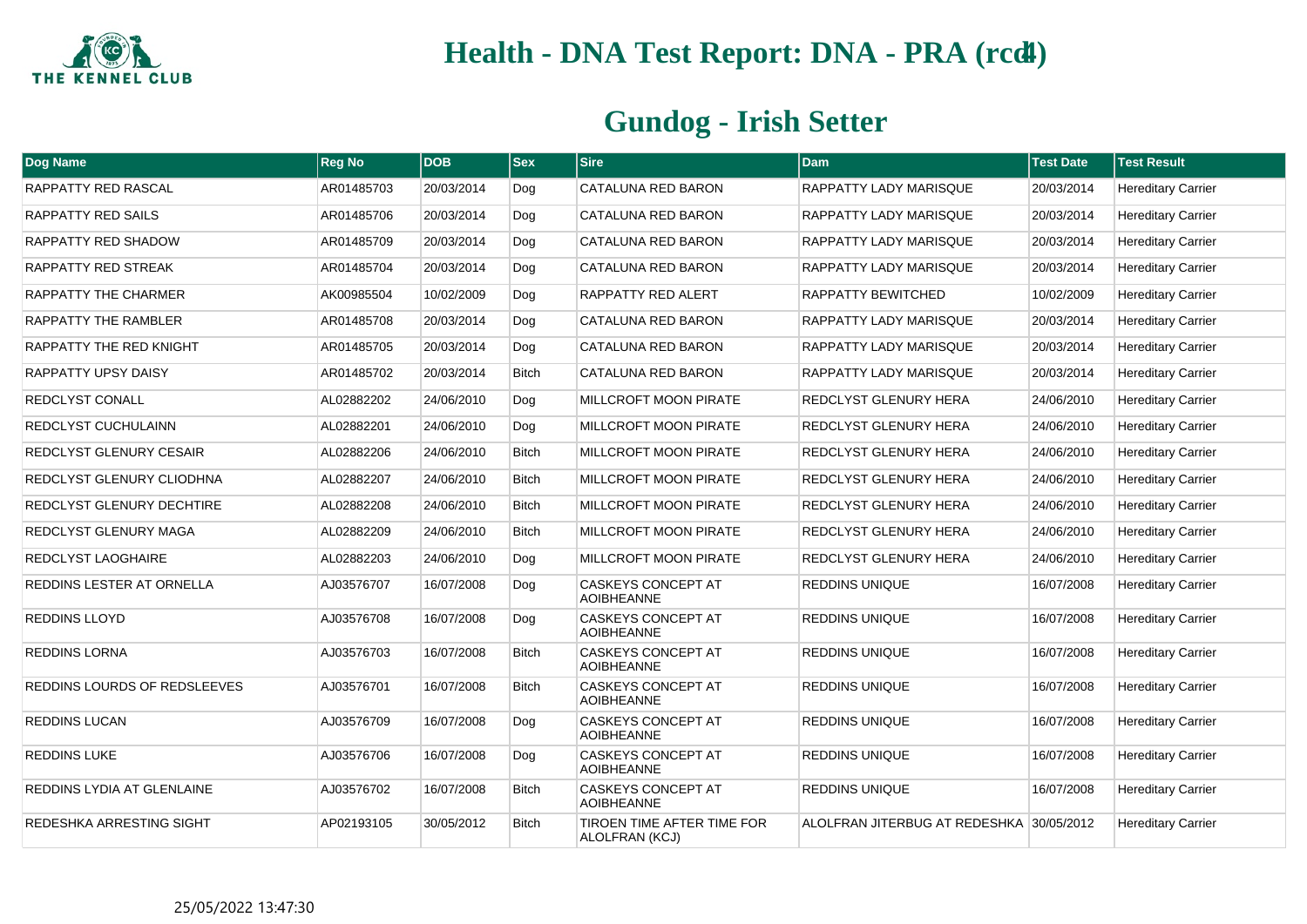

| Dog Name                             | <b>Reg No</b> | <b>DOB</b> | <b>Sex</b>   | <b>Sire</b>                                     | <b>Dam</b>                               | <b>Test Date</b> | <b>Test Result</b>        |
|--------------------------------------|---------------|------------|--------------|-------------------------------------------------|------------------------------------------|------------------|---------------------------|
| REDESHKA BEHAVE OR BE BANNED         | AP02193108    | 30/05/2012 | Dog          | TIROEN TIME AFTER TIME FOR<br>ALOLFRAN (KCJ)    | ALOLFRAN JITERBUG AT REDESHKA 30/05/2012 |                  | <b>Hereditary Carrier</b> |
| REDESHKA BLUES AND TWO'S             | AP02193107    | 30/05/2012 | Dog          | TIROEN TIME AFTER TIME FOR<br>ALOLFRAN (KCJ)    | ALOLFRAN JITERBUG AT REDESHKA 30/05/2012 |                  | <b>Hereditary Carrier</b> |
| REDESHKA CAUGHT IN THE ACT           | AP02193106    | 30/05/2012 | Dog          | TIROEN TIME AFTER TIME FOR<br>ALOLFRAN (KCJ)    | ALOLFRAN JITERBUG AT REDESHKA 30/05/2012 |                  | <b>Hereditary Carrier</b> |
| <b>REDESHKA COPS</b>                 | AP02193104    | 30/05/2012 | <b>Bitch</b> | TIROEN TIME AFTER TIME FOR<br>ALOLFRAN (KCJ)    | ALOLFRAN JITERBUG AT REDESHKA 30/05/2012 |                  | <b>Hereditary Carrier</b> |
| REDESHKA DRUNK N'DISORDERLY          | AP02193112    | 30/05/2012 | Dog          | TIROEN TIME AFTER TIME FOR<br>ALOLFRAN (KCJ)    | ALOLFRAN JITERBUG AT REDESHKA 30/05/2012 |                  | <b>Hereditary Carrier</b> |
| REDESHKA DUTY CALLS                  | AP02193109    | 30/05/2012 | Dog          | TIROEN TIME AFTER TIME FOR<br>ALOLFRAN (KCJ)    | ALOLFRAN JITERBUG AT REDESHKA 30/05/2012 |                  | <b>Hereditary Carrier</b> |
| REDESHKA HOT FUZZ                    | AP02193102    | 30/05/2012 | <b>Bitch</b> | TIROEN TIME AFTER TIME FOR<br>ALOLFRAN (KCJ)    | ALOLFRAN JITERBUG AT REDESHKA 30/05/2012 |                  | <b>Hereditary Carrier</b> |
| REDESHKA HOT PURSUIT                 | AP02193103    | 30/05/2012 | <b>Bitch</b> | TIROEN TIME AFTER TIME FOR<br>ALOLFRAN (KCJ)    | ALOLFRAN JITERBUG AT REDESHKA 30/05/2012 |                  | <b>Hereditary Carrier</b> |
| REDESHKA ON A WARRANT                | AP02193110    | 30/05/2012 | Dog          | TIROEN TIME AFTER TIME FOR<br>ALOLFRAN (KCJ)    | ALOLFRAN JITERBUG AT REDESHKA 30/05/2012 |                  | <b>Hereditary Carrier</b> |
| <b>REDESHKA ON PATROL</b>            | AP02193111    | 30/05/2012 | <b>Bitch</b> | TIROEN TIME AFTER TIME FOR<br>ALOLFRAN (KCJ)    | ALOLFRAN JITERBUG AT REDESHKA 30/05/2012 |                  | <b>Hereditary Carrier</b> |
| REDESHKA ONE THAT GOT AWAY           | AP02193113    | 30/05/2012 | Dog          | TIROEN TIME AFTER TIME FOR<br>ALOLFRAN (KCJ)    | ALOLFRAN JITERBUG AT REDESHKA 30/05/2012 |                  | <b>Hereditary Carrier</b> |
| REDESHKA SANDFORDS BEAUTY            | AP02193101    | 30/05/2012 | <b>Bitch</b> | TIROEN TIME AFTER TIME FOR<br>ALOLFRAN (KCJ)    | ALOLFRAN JITERBUG AT REDESHKA 30/05/2012 |                  | <b>Hereditary Carrier</b> |
| <b>RUA AMBER</b>                     | AM04341304    | 14/09/2011 | <b>Bitch</b> | PORSCHET PATERSON                               | <b>RUA COMING UP ROSES</b>               | 14/09/2011       | <b>Hereditary Carrier</b> |
| <b>RUA DIAMOND</b>                   | AM04341301    | 14/09/2011 | Dog          | PORSCHET PATERSON                               | <b>RUA COMING UP ROSES</b>               | 14/09/2011       | <b>Hereditary Carrier</b> |
| <b>RUA EMERALD</b>                   | AM04341308    | 14/09/2011 | <b>Bitch</b> | PORSCHET PATERSON                               | <b>RUA COMING UP ROSES</b>               | 14/09/2011       | <b>Hereditary Carrier</b> |
| <b>RUA ONYX</b>                      | AM04341302    | 14/09/2011 | Dog          | PORSCHET PATERSON                               | <b>RUA COMING UP ROSES</b>               | 14/09/2011       | <b>Hereditary Carrier</b> |
| <b>RUA PRECIOUS JADE AT PORSCHET</b> | AM04341303    | 14/09/2011 | <b>Bitch</b> | PORSCHET PATERSON                               | <b>RUA COMING UP ROSES</b>               | 14/09/2011       | <b>Hereditary Carrier</b> |
| <b>RUA PRECIOUS JEWEL</b>            | AM04341307    | 14/09/2011 | Bitch        | PORSCHET PATERSON                               | <b>RUA COMING UP ROSES</b>               | 14/09/2011       | <b>Hereditary Carrier</b> |
| <b>RUA SAPPHIRE</b>                  | AM04341306    | 14/09/2011 | <b>Bitch</b> | PORSCHET PATERSON                               | <b>RUA COMING UP ROSES</b>               | 14/09/2011       | <b>Hereditary Carrier</b> |
| <b>RUA TOPAZ</b>                     | AM04341305    | 14/09/2011 | <b>Bitch</b> | PORSCHET PATERSON                               | <b>RUA COMING UP ROSES</b>               | 14/09/2011       | <b>Hereditary Carrier</b> |
| <b>STAR OF ASTRATEUS</b>             | AM04881407    | 22/11/2011 | Dog          | <b>RIVERBRUE XANTHUS BY</b><br><b>ASTRAZONE</b> | ROMARNE DEMELZA                          | 22/11/2011       | <b>Hereditary Carrier</b> |
| STARSTRUCK ANDROMEDES                | AM04881404    | 22/11/2011 | Dog          | <b>RIVERBRUE XANTHUS BY</b><br><b>ASTRAZONE</b> | ROMARNE DEMELZA                          | 22/11/2011       | <b>Hereditary Carrier</b> |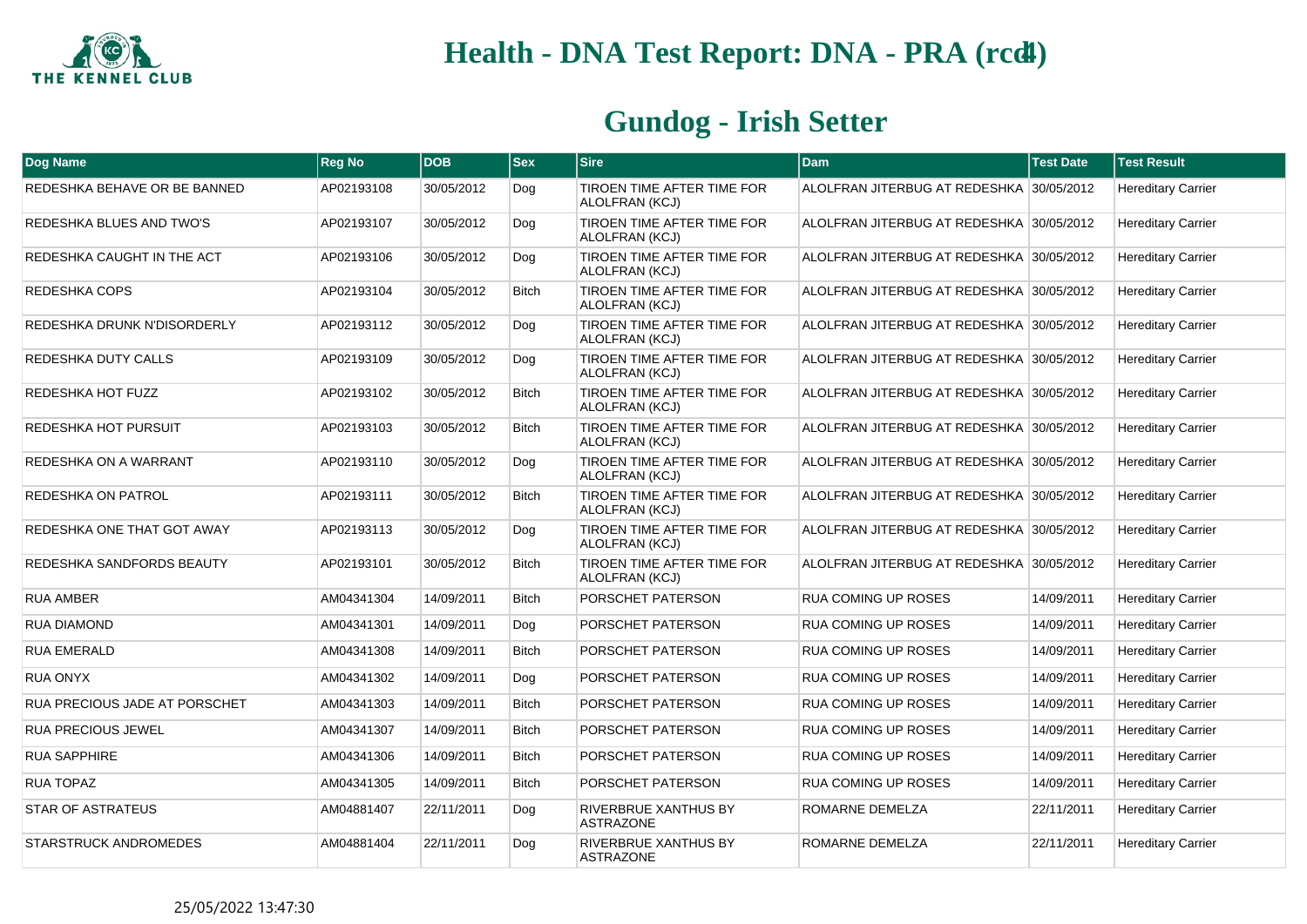

| Dog Name                            | <b>Reg No</b> | <b>DOB</b> | <b>Sex</b>   | <b>Sire</b>                                    | Dam                                | <b>Test Date</b> | <b>Test Result</b>        |
|-------------------------------------|---------------|------------|--------------|------------------------------------------------|------------------------------------|------------------|---------------------------|
| STRATHMEAD BLACKBERRY               | AS02812104    | 17/07/2015 | Dog          | LYNWOOD LARK IN THE DARK                       | <b>STRATHMEAD PENNY WHISTLE</b>    | 17/07/2015       | <b>Hereditary Carrier</b> |
| STRATHMEAD BURBERRY                 | AS02812107    | 17/07/2015 | <b>Bitch</b> | LYNWOOD LARK IN THE DARK                       | <b>STRATHMEAD PENNY WHISTLE</b>    | 17/07/2015       | <b>Hereditary Carrier</b> |
| STRATHMEAD GOOSEBERRY               | AS02812106    | 17/07/2015 | <b>Bitch</b> | LYNWOOD LARK IN THE DARK                       | <b>STRATHMEAD PENNY WHISTLE</b>    | 17/07/2015       | <b>Hereditary Carrier</b> |
| STRATHMEAD HALLEBERRY               | AS02812108    | 17/07/2015 | <b>Bitch</b> | LYNWOOD LARK IN THE DARK                       | <b>STRATHMEAD PENNY WHISTLE</b>    | 17/07/2015       | <b>Hereditary Carrier</b> |
| STRATHMEAD HUCKLEBERRY OF SETTESOLI | AS02812101    | 17/07/2015 | Dog          | LYNWOOD LARK IN THE DARK                       | STRATHMEAD PENNY WHISTLE           | 17/07/2015       | <b>Hereditary Carrier</b> |
| STRATHMEAD JUNIPERBERRY             | AS02812102    | 17/07/2015 | Dog          | LYNWOOD LARK IN THE DARK                       | <b>STRATHMEAD PENNY WHISTLE</b>    | 17/07/2015       | <b>Hereditary Carrier</b> |
| STRATHMEAD LOGANBERRY               | AS02812103    | 17/07/2015 | Dog          | LYNWOOD LARK IN THE DARK                       | STRATHMEAD PENNY WHISTLE           | 17/07/2015       | <b>Hereditary Carrier</b> |
| STRATHMEAD MULBERRY                 | AS02812105    | 17/07/2015 | <b>Bitch</b> | LYNWOOD LARK IN THE DARK                       | <b>STRATHMEAD PENNY WHISTLE</b>    | 17/07/2015       | <b>Hereditary Carrier</b> |
| TAGAMAGO MONET WITH WATERDOWN       | AL03067702    | 05/07/2010 | <b>Bitch</b> | REDDINS PAUSE AT MAGICONKERS TAGAMAGO'S SORREL |                                    | 05/07/2010       | <b>Hereditary Carrier</b> |
| TAGAMAGO'S ANGEL EYES               | AK03110201    | 12/07/2009 | <b>Bitch</b> | <b>TAGAMAGO'S SURVIVOR</b>                     | <b>BOOTYLOO PEEKABOO OF CLARIX</b> | 12/07/2009       | <b>Hereditary Carrier</b> |
| <b>TAGAMAGO'S BILLY ELLIOT</b>      | AH03688501    | 14/07/2007 | Dog          | <b>TAGAMAGO'S SURVIVOR</b>                     | BOOTYLOO PEEKABOO OF CLARIX        | 14/07/2007       | <b>Hereditary Carrier</b> |
| <b>TAGAMAGO'S BLAKE</b>             | AL03067707    | 05/07/2010 | Dog          | REDDINS PAUSE AT MAGICONKERS TAGAMAGO'S SORREL |                                    | 05/07/2010       | <b>Hereditary Carrier</b> |
| TAGAMAGO'S BRIGADOON                | AH03688505    | 14/07/2007 | Dog          | <b>TAGAMAGO'S SURVIVOR</b>                     | BOOTYLOO PEEKABOO OF CLARIX        | 14/07/2007       | <b>Hereditary Carrier</b> |
| TAGAMAGO'S BUGSY MALONE             | AH03688504    | 14/07/2007 | Dog          | <b>TAGAMAGO'S SURVIVOR</b>                     | BOOTYLOO PEEKABOO OF CLARIX        | 14/07/2007       | <b>Hereditary Carrier</b> |
| TAGAMAGO'S CASSANDRA                | AK03110203    | 12/07/2009 | <b>Bitch</b> | <b>TAGAMAGO'S SURVIVOR</b>                     | BOOTYLOO PEEKABOO OF CLARIX        | 12/07/2009       | <b>Hereditary Carrier</b> |
| TAGAMAGO'S CHICAGO                  | AH03688506    | 14/07/2007 | Dog          | <b>TAGAMAGO'S SURVIVOR</b>                     | BOOTYLOO PEEKABOO OF CLARIX        | 14/07/2007       | <b>Hereditary Carrier</b> |
| <b>TAGAMAGO'S CONSTABLE</b>         | AL03067711    | 05/07/2010 | Dog          | REDDINS PAUSE AT MAGICONKERS TAGAMAGO'S SORREL |                                    | 05/07/2010       | <b>Hereditary Carrier</b> |
| <b>TAGAMAGO'S DALI</b>              | AL03067705    | 05/07/2010 | <b>Bitch</b> | REDDINS PAUSE AT MAGICONKERS TAGAMAGO'S SORREL |                                    | 05/07/2010       | <b>Hereditary Carrier</b> |
| TAGAMAGO'S DANCING QUEEN            | AK03110202    | 12/07/2009 | <b>Bitch</b> | <b>TAGAMAGO'S SURVIVOR</b>                     | BOOTYLOO PEEKABOO OF CLARIX        | 12/07/2009       | <b>Hereditary Carrier</b> |
| TAGAMAGO'S DEGAS                    | AL03067708    | 05/07/2010 | Dog          | REDDINS PAUSE AT MAGICONKERS TAGAMAGO'S SORREL |                                    | 05/07/2010       | <b>Hereditary Carrier</b> |
| <b>TAGAMAGO'S FAME</b>              | AH03688507    | 14/07/2007 | Dog          | <b>TAGAMAGO'S SURVIVOR</b>                     | <b>BOOTYLOO PEEKABOO OF CLARIX</b> | 14/07/2007       | <b>Hereditary Carrier</b> |
| TAGAMAGO'S FERNANDO                 | AK03110208    | 12/07/2009 | Dog          | <b>TAGAMAGO'S SURVIVOR</b>                     | BOOTYLOO PEEKABOO OF CLARIX        | 12/07/2009       | <b>Hereditary Carrier</b> |
| TAGAMAGO'S FUNNY GIRL               | AH03688508    | 14/07/2007 | <b>Bitch</b> | <b>TAGAMAGO'S SURVIVOR</b>                     | BOOTYLOO PEEKABOO OF CLARIX        | 14/07/2007       | <b>Hereditary Carrier</b> |
| <b>TAGAMAGO'S GIGI</b>              | AH03688510    | 14/07/2007 | <b>Bitch</b> | <b>TAGAMAGO'S SURVIVOR</b>                     | BOOTYLOO PEEKABOO OF CLARIX        | 14/07/2007       | <b>Hereditary Carrier</b> |
| TAGAMAGO'S GOYA                     | AL03067703    | 05/07/2010 | <b>Bitch</b> | REDDINS PAUSE AT MAGICONKERS TAGAMAGO'S SORREL |                                    | 05/07/2010       | <b>Hereditary Carrier</b> |
| <b>TAGAMAGO'S HELLO DOLLY</b>       | AH03688509    | 14/07/2007 | <b>Bitch</b> | <b>TAGAMAGO'S SURVIVOR</b>                     | BOOTYLOO PEEKABOO OF CLARIX        | 14/07/2007       | <b>Hereditary Carrier</b> |